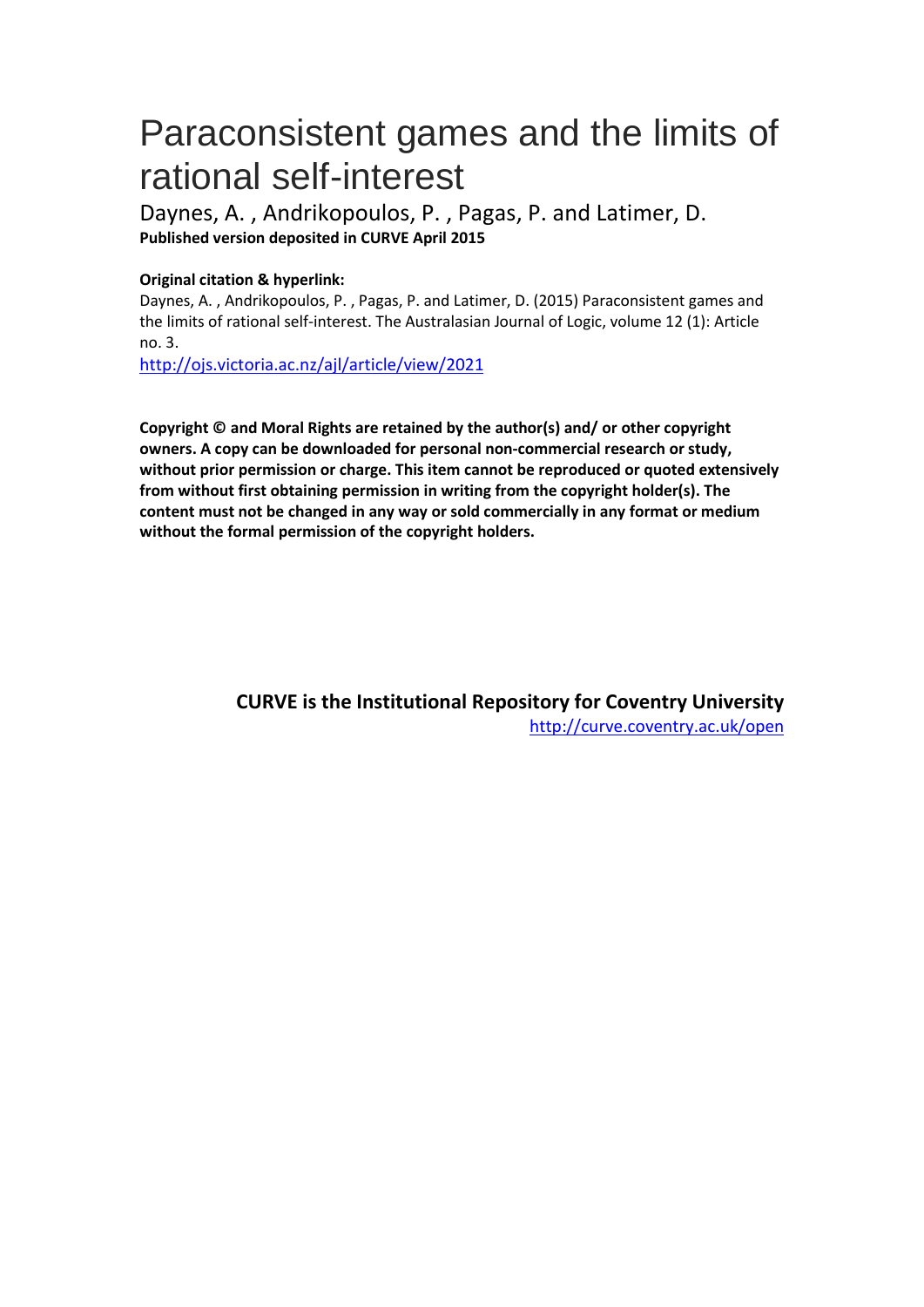## Paraconsistent games and the limits of rational self-interest

Arief Daynes\* , Paraskevas Pagas\* , David Latimer\* , and Panagiotis Andrikopoulos\*\*

\* Department of Accounting and Finance, Portsmouth Business School, University of Portsmouth

\*\* Department of Accounting and Finance, Leicester Business School, De Montfort University

#### Abstract

It is shown that logical contradictions are derivable from natural translations into first order logic of the description and background assumptions of the Soros Game, and of other games and social contexts that exhibit conflict and reflexivity. The logical structure of these contexts is analysed using prooftheoretic and model-theoretic techniques of first order paraconsistent logic. It is shown that all the contradictions that arise contain the knowledge operator K. Thus, the contradictions do not refer purely to material objects, and do not imply the existence of inconsistent, concrete, physical objects, or the inconsistency of direct sensory experience. However, the decision-making of rational self-interested agents is stymied by the appearance of such intensional contradictions. Replacing the rational self-interest axioms with axioms for an appropriate moral framework removes the inconsistencies. Rational moral choice in conflict-reflexive social contexts then becomes possible.

#### 1 Introduction

In the Soros Game (a version of the Prisoner's Dilemma) there are three agents, the banker, and players  $a$  and  $b$ . Each player is given a card by the banker. On one side is written 'Give the other player \$5', and on the other 'Give me \$1'. The players do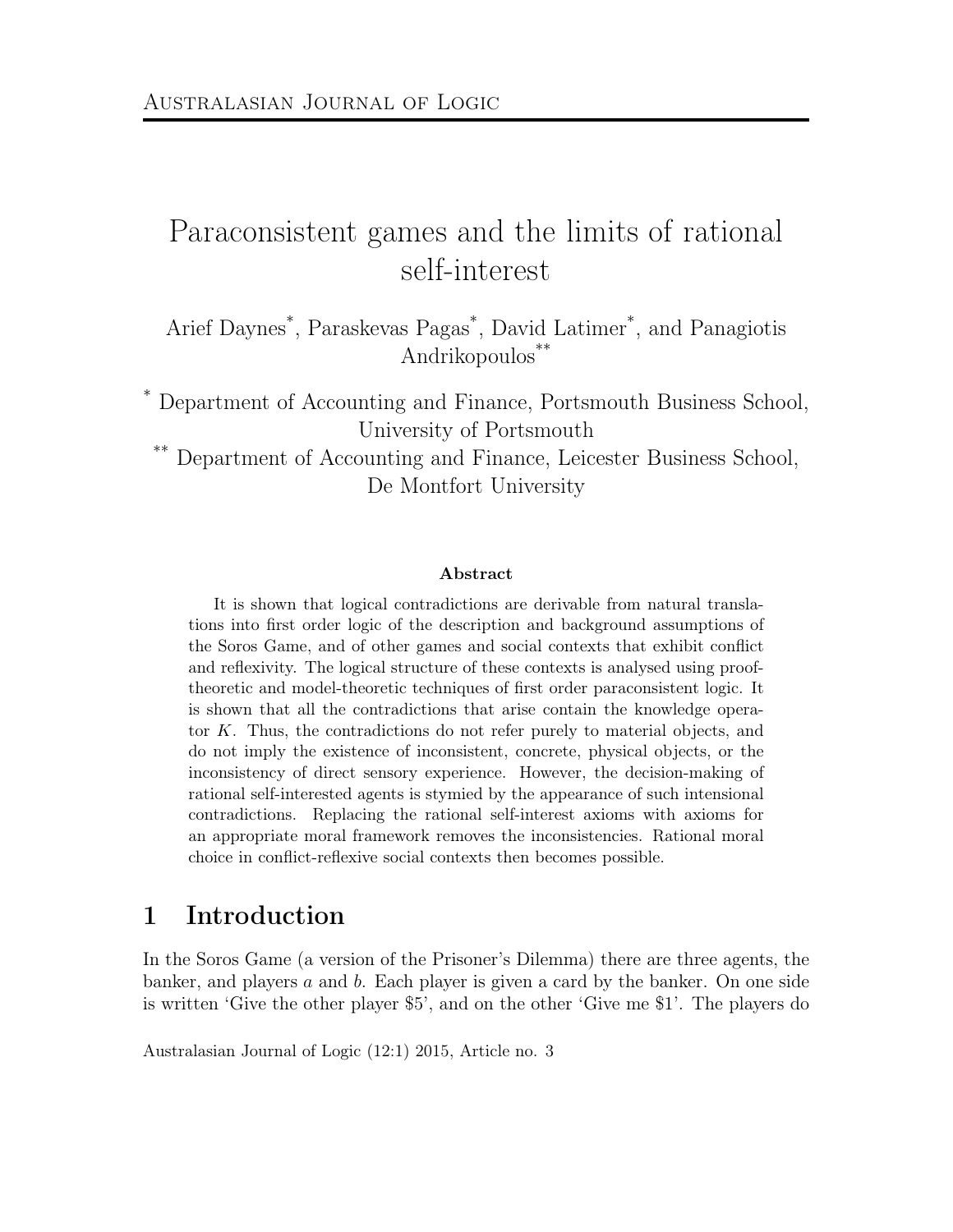not know each other or communicate with each other. At time  $t = 0$  each player chooses one of the instructions to give to the banker, and the banker carries out the instructions so given one minute later at time  $t = 1$ . The game is played only once, the players are rational and self-interested, and the preceding description and background assumptions of the game are common knowledge. The Soros Game Context comprises the description of the game together with the background assumptions.

The simple, Soros Game version of the Prisoner's Dilemma is used here in order to emphasise the closed nature of the game. In many versions of the Prisoner's Dilemma there are unresolved questions concerning issues such as loyalty, revenge, the prior knowledge or assumptions of the players, etc., which can confuse the analysis. However, the Soros Game Context is closed, i.e. it is taken as part of the meaning of the game that there are no post-game consequences for the players beyond the financial gains the players receive from playing the game. Thus, there is no more to the game than is stated in the game context, and once the game is over it's over.

It is shown that natural translations into the language of first order logic of the Soros Game Context, and of other contexts such as the Surprise Examination Context and the Centipede Game Context, are inconsistent, where a sentence A (set of sentences  $S$ ) is inconsistent if there is a formula  $B$  such that the logical contradiction  $B \wedge \neg B$  is derivable from A (from some finite subset of sentences of  $S$ ).

The base logics used in the formalisations of these game contexts are as follows. LP is extensional paraconsistent logic, the Logic of Paradox of Priest, 1979. Classical logic,  $CL$ , is obtained from  $LP$  by adding the rule Modus Ponens  $(MP)$ :  $A, \neg A \lor B \Rightarrow B$ . LPK is obtained from LP by adding S5-type modal rules for the knowledge operator  $K.$  CLK, equivalent to the classical system  $S5$ , is obtained from  $LPK$  by adding  $(MP)$ . Thus, the logics are set up in such a way that the classical systems (paraconsistent systems) are obtained from the corresponding paraconsistent systems (classical systems) by adding (removing)  $(MP)$ . Since a set of sentences S is inconsistent using the classical system  $CL$  ( $CLK$ ) if and only if S is inconsistent in the corresponding paraconsistent system  $LP(LPK)$  (Theorems 2 and 3), both the classical and paraconsistent systems can be used in deriving the inconsistency theorems. However, it is technically much easier to use classical logic for this purpose, and in Theorem 4 it is proved that the Soros Game Context is inconsistent when the base logic is the classical system  $CLK$ . Once the Soros Game Context has been proved to be inconsistent, the base logic then switches to  $LPK$  so that the logical structure of the inconsistency can be investigated. Clearly the classical systems are of no use here, since every formula is derivable from an inconsistent set of sentences in classical logic. The main result here is that when  $LPK$  is used as base logic,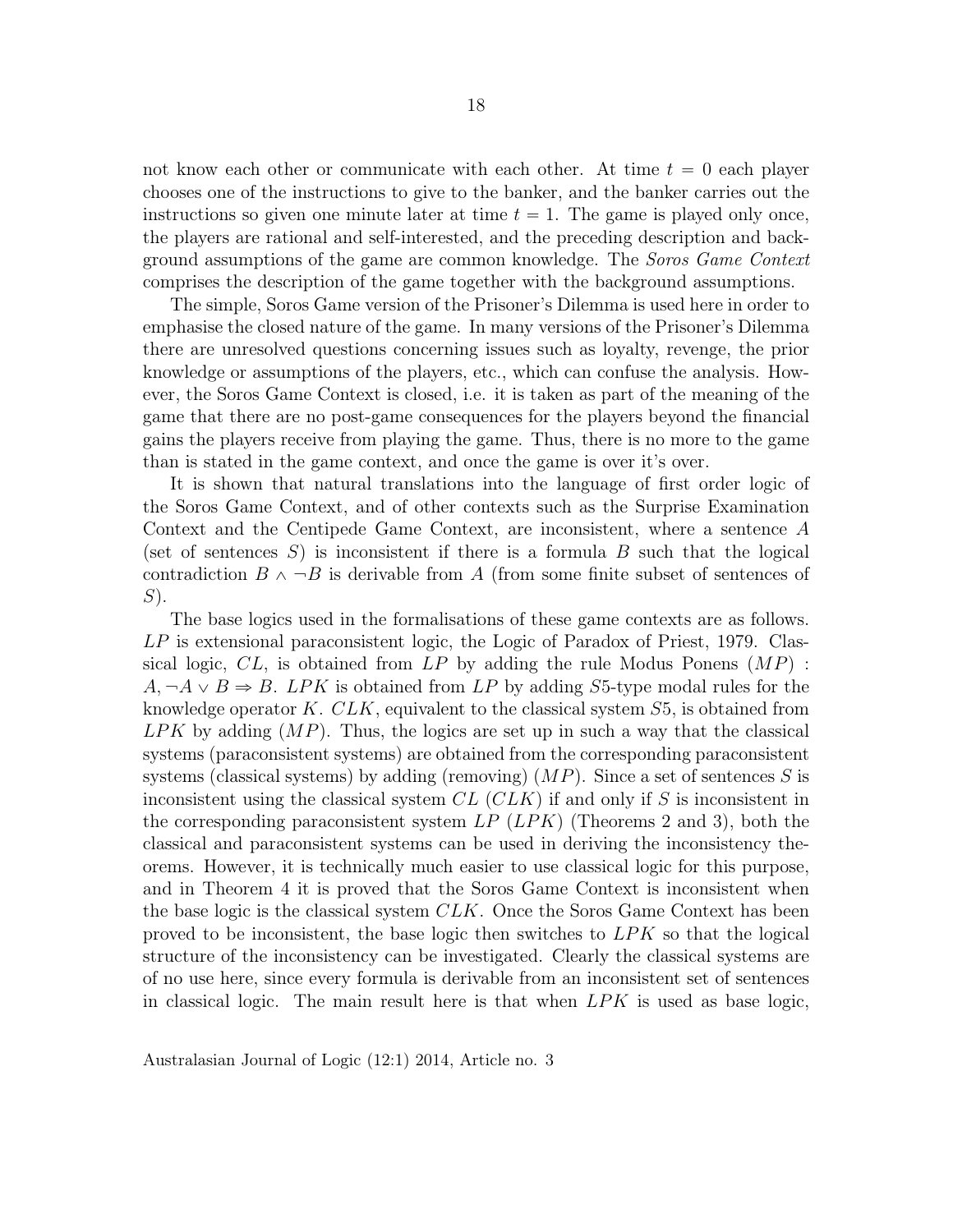no inconsistencies in the realm of concrete physical objects are derivable (Theorem 5). For example, the inconsistency of the Soros Game Context does not imply that Player a both does and does not receive a payoff of \$5. The inconsistencies that arise always contain the knowledge operator  $K$ , and do not contradict the consistency of direct sensory experience.

Game theory has often been proposed as a logical foundation for economics, and as a framework allowing the unification of economics with the other social sciences (Gintis, 2000), i.e. game theory is often viewed as the particle physics and cosmology of economics. If the simple Soros Game Context is inconsistent, then it seems almost certain that virtually all other economic game contents which exhibit conflict and reflexivity are inconsistent too. Does this mean that game theory is bust? By no means. As will be seen from the analysis, the axioms that do the damage are those that formalise the neoclassical economics assumption of rational self-interest. However, while rational self-interest is assumed in classical game theory, it is explicitly excluded as an assumption in evolutionary game theory. These and other inconsistency theorems may well deliver a fatal blow to classical game theory. They are, however supportive of the evolutionary approach.

The term 'reflexivity' is used throughout the paper when discussing inconsistent games. It is not yet clear what is the root cause of the inconsistencies arising in game theory, and the use of terminology standard in mathematical logic, such as 'self-reference', 'vicious circle', 'impredicativity', etc. would prejudge the issue. For example, while there are clear analogies between the Soros Game Context and the Liar Paradox, the analogy is not exact; the Soros Game Context is not selfreferential in any obvious sense. Thus, the suggestive, yet flexible term 'reflexivity' is used instead. 'Reflexivity' was coined in Soros (1987). The paper can be regarded as a formalisation within paraconsistent logic of some of the fundamental insights contained in Soros's work.

The plan of the paper is as follows. Section 2 clarifies some points on the authors' philosophical stance on paraconsistent logic and paraconsistent mathematics. Sections 3, 4 and 5 present the formal logical material. Section 6 proves the inconsistency of the Soros Game Context, and analyses the logical structure of this inconsistency. Section 7 interprets the derivations of the inconsistency of the Surprise Examination Context and of other backwards induction contexts of Priest (2000) within the paraconsistent interpretation presented here. The paper concludes in Section 8 with a review and discussion of the main results.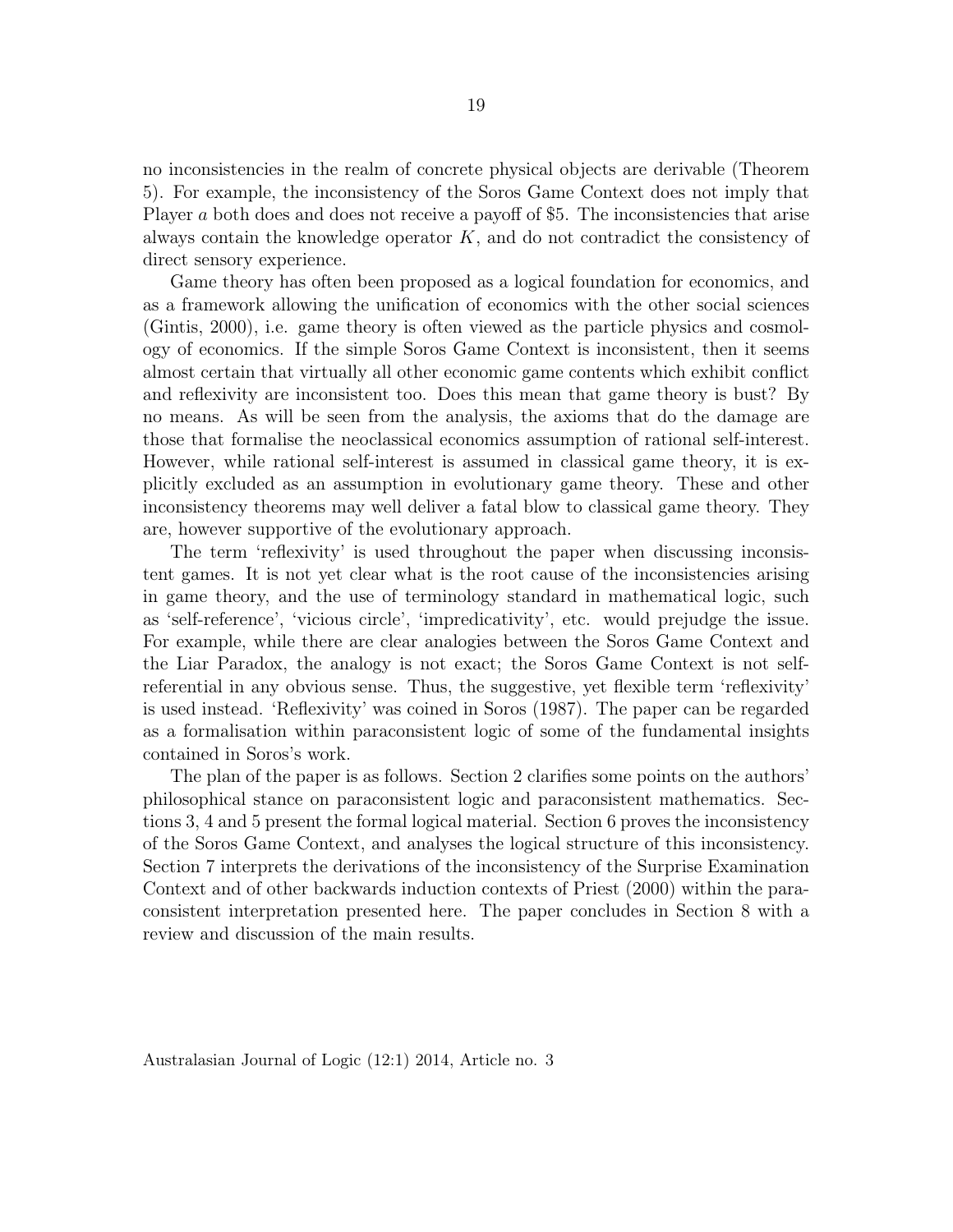#### 2 Paraconsistent mathematics

The derivation of a logical contradiction can be interpreted as a reductio proof that the purported entities do not in fact exist. For example, the proof of the inconsistency of the Russell Set,  $R$ , of all sets that are not members of themselves is sometimes taken as a proof that no such set exists. The alternative is to treat the proof of the inconsistency of  $R$  as a valid demonstration that inconsistent mathematical objects exist, an approach which has lead to the creation of the emerging field of paraconsistent mathematics. For paraconsistentists, inconsistent mathematical objects are perfectly valid generalisations of ordinary consistent mathematical objects, and denouncing such inconsistent objects as 'the work of the Devil' makes no more sense than similar denunciations of the negative integers or imaginary numbers in previous centuries.

The *reductio* interpretation is more compelling in paradoxes like that of the Barber of Seville, who shaves all those men in Seville who do not shave themselves, the paradox arising when it is asked who shaves the Barber. The obvious conclusion, given the implicit assumption that the Barber is a man, is that no such barber exists. However, in the case of games the *reductio* strategy seems not to work. For example, the Soros Game Context and other inconsistent game contexts apparently do exist, since there are people who appear to have rationally and self-interestedly played the Soros Game, while no one has ever been shaved by the Barber of Seville.

Inconsistent game contexts are of particular interest from the point of view of paraconsistent mathematics. The inconsistent objects that mathematicians (or at least those mathematicians actively working in the field of paraconsistent mathematics) have hitherto accepted as real, are the kinds of entities that are in some sense unobservable in principle, such things, for example as the Russell Set that occurs at the Absolute Infinite, the infinity that lies beyond all infinities. Inconsistent game contexts, however, bring paraconsistency down to Earth, since they arise in many of the ordinary, everyday activities of business and economic life which exhibit conflict and reflexivity.

However, paraconsistency cannot be brought down to Earth too far. Even the most confirmed defender of paraconsistent mathematics baulks at the idea of, for example an inconsistent beach ball that is red all over and green all over at the same time. Such a concrete example of an inconsistent entity, contradicting the consistency of direct sensory experience, could be accepted only at the expense of radically and perversely changing the ordinary meanings of words. It appears to be accepted by everyone that inconsistencies do not arise in the realm of the ordinary concrete physical objects of everyday experience. However, game contexts, and other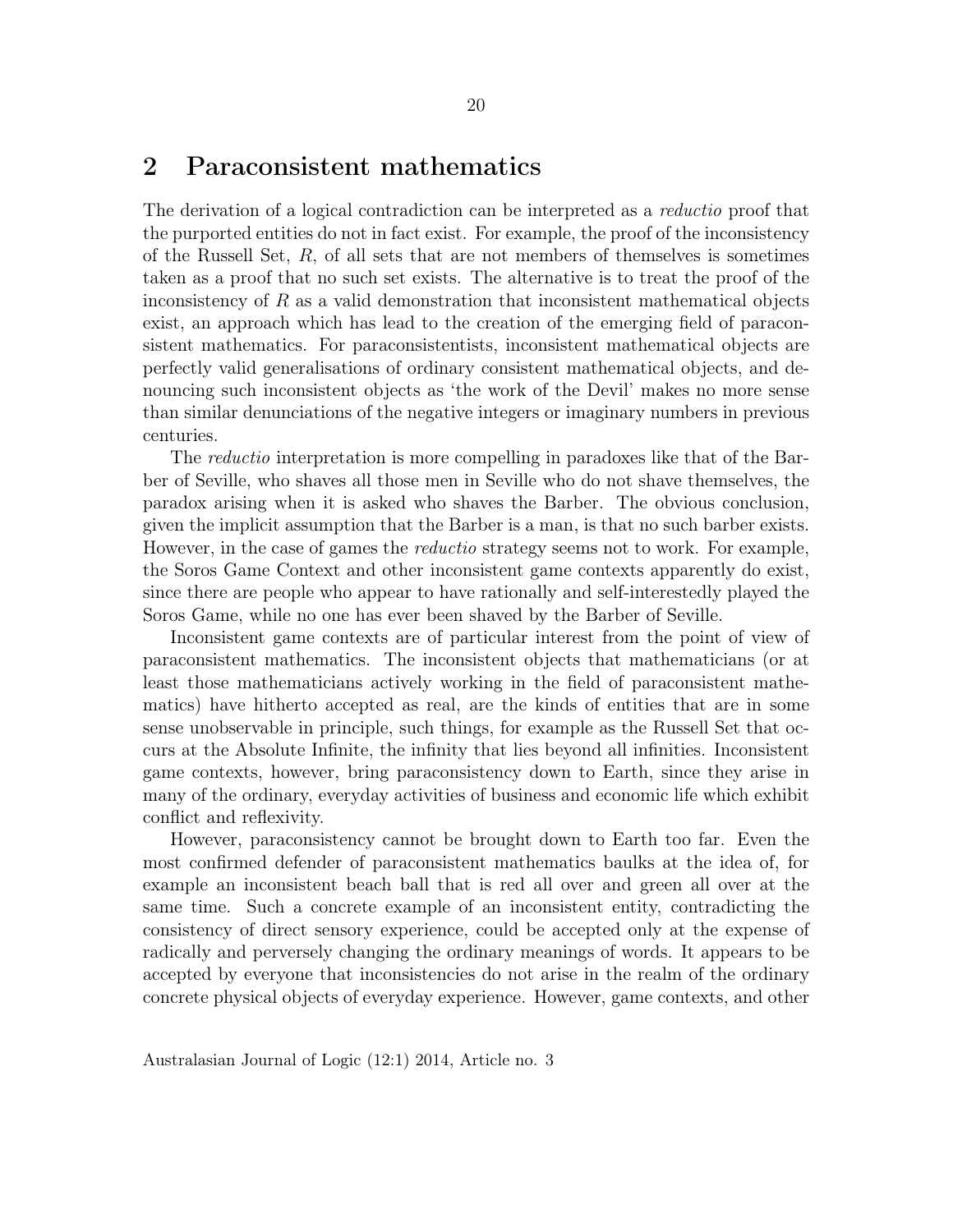social constructs such as human-made laws, regulations, conventions and linguistic entities, are abstract entities, not concrete objects, and the existence of inconsistent game contexts does not imply the existence of inconsistent concrete objects. For example, if two economics students Allie and Bobbie begin to play the Soros Game, say, at 10.00 a.m., sitting at a certain table in a certain room in a certain college building in a certain town, it does not follow from the inconsistency of the Soros Game Context that Bobbie both has and does not have \$5 in her hand at the completion of the game. Thus, 'At 10.01 a.m. the banker is handing Bobbie a \$5 banknote' is a sentence that is unambiguously true or unambiguously false, not both true and false. The money held by Bobbie at the end of the game is, like the beach ball, a concrete entity where no inconsistency can arise. What is inconsistent is the sentence (an abstract object) describing the Soros Game Context, the sentence itself modelling such abstract concepts as 'knowledge', 'rationality', 'self-interest' and 'dominant strategy'.

That the inconsistency of abstract game contexts does not imply the inconsistency of concrete physical entities follows from the results in the following sections, where the structure of the inconsistency of the Soros Game Context is analysed using results from the proof theory and model theory of paraconsistent logic.

## 3 Extensional paraconsistent logic

Sections 3, 4 and 5 present enough of the formal development of paraconsistent and classical logic to give rigorous proofs of the technical results presented in the paper. The notation, definitions and theorems given in Sections 3, 4 and 5 are fairly standard. Readers can skim these sections to fix the notation and move on to Section 6.

An extensional first order language, L, comprises countably infinitely many individual variables,  $x, y, z, \ldots$ , the identity relation =, connectives  $\neg$  (negation),  $\wedge$ (conjunction),  $\vee$  (disjunction), the quantifiers  $\forall$  (universal quantifier) and  $\exists$  (existential quantifier), and brackets  $($ ,  $)$ . These comprise the logical symbols of  $L$ , and are common to all first order languages. L may contain, in addition certain nonlogical symbols, which depend on the application. The non-logical symbols comprise individual constant symbols, a, b, c, ..., n-place relation symbols,  $n \ge 1$ ,  $P^n$ ,  $Q^n$ ,  $R<sup>n</sup>$ , ..., and *n*-argument function symbols,  $n \ge 1$ ,  $f<sup>n</sup>$ ,  $g<sup>n</sup>$ ,  $h<sup>n</sup>$ , .... The particular standard conventions used in this paper for building terms and formulas of L from the symbols of L will be evident from the following development. It is noted, however that  $A \to B$  (material implication) is an abbreviation for  $(\neg A) \lor B$  and that  $A \leftrightarrow B$ (material equivalence) is an abbreviation for  $(A \rightarrow B) \land (B \rightarrow A)$ .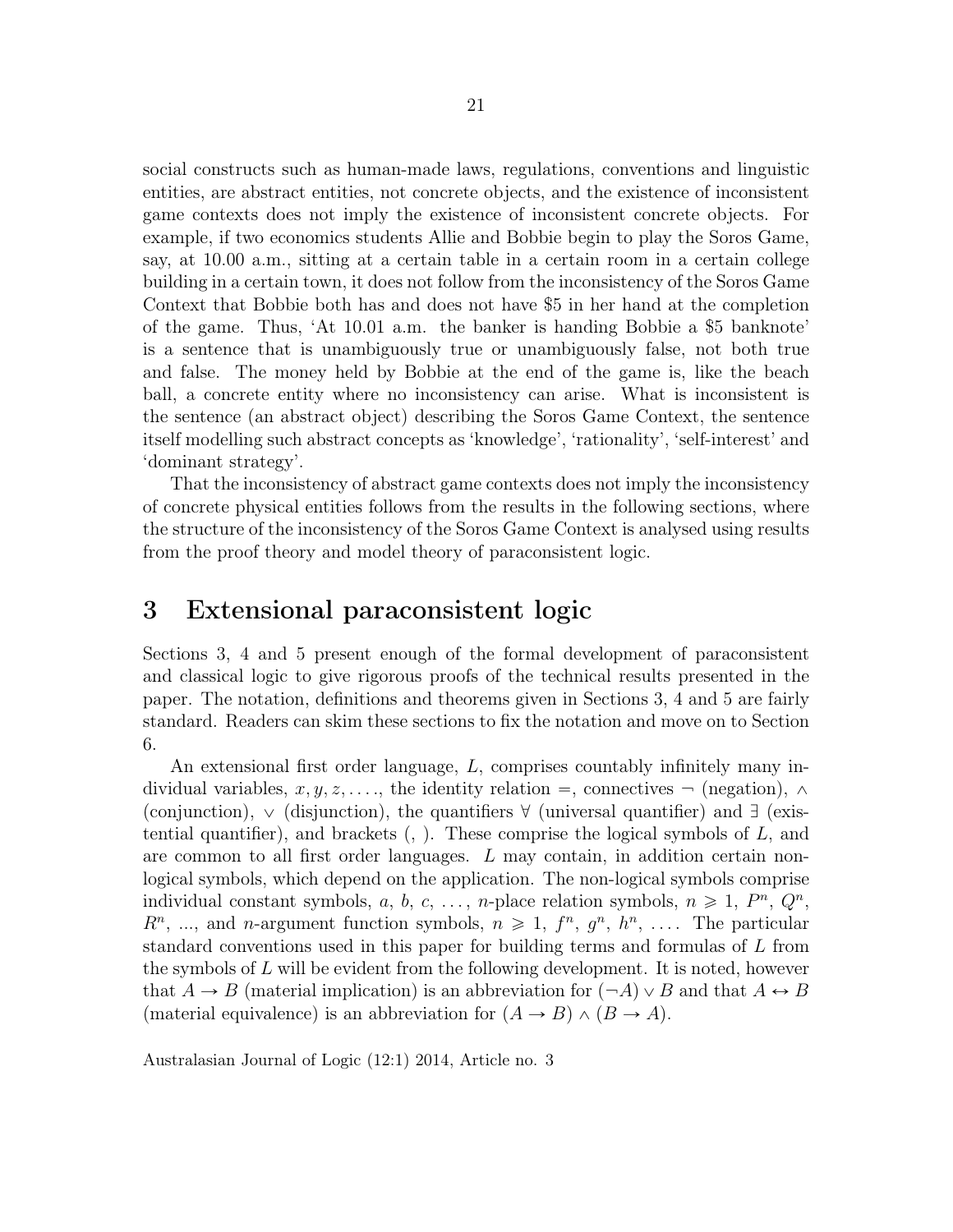The closed Hilbert formulation of extensional paraconsistent logic, the Logic of Paradox, LP, has the following axioms, rules and meta-rules. Logical Axioms:

- (A1) Every sentence of the form  $(\forall x_0) \dots (\forall x_n)(A \vee \neg A)$  is a logical axiom of LP.
- (A2) Every sentence of the form  $(\forall x_0)...\forall x_n)t = t$  is a logical axiom of LP.

#### Logical Inference Rules:

- (R1)  $A, B \Rightarrow A \wedge B$  (from A and B to infer  $A \wedge B$ )
- $(R2)$   $A \wedge B \Rightarrow A$  (from  $A \wedge B$  to infer A)
- $(R3) A \wedge B \Rightarrow B$
- $(R4)$   $A \Rightarrow A \vee B$

$$
(R5) \tB \Rightarrow A \vee B
$$

(R6)  $A \Leftrightarrow \neg \neg A$  (Double Negation Law)

$$
(R7) \neg (A \land B) \Leftrightarrow \neg A \lor \neg B
$$

(R8)  $\neg(A \lor B) \Leftrightarrow \neg A \land \neg B$  ((R7) and (R8) are the De Morgan Laws)

(R9) 
$$
A \wedge B \Leftrightarrow B \wedge A
$$

- (R10)  $A \vee B \Leftrightarrow B \vee A$  ((R9) and (R10) are the Commutative Laws)
- $(R11) A \wedge (B \wedge C) \Leftrightarrow (A \wedge B) \wedge C$
- (R12)  $A \vee (B \vee C) \Leftrightarrow (A \vee B) \vee C$  ((R11) and (R12) are the Associative Laws)
- $(R13) A \wedge (B \vee C) \Leftrightarrow (A \wedge B) \vee (A \wedge C)$
- (R14)  $A \vee (B \wedge C) \Leftrightarrow (A \vee B) \wedge (A \vee C)$  ((R13) and (R14) are the Distributive Laws)
- $(R15)$   $A \Rightarrow A \wedge A$
- $(R16) A \vee A \Rightarrow A$
- $(QR1)$   $(\forall x)A \Rightarrow A(t/x)$

$$
(\text{QR2}) \ \ A(t/x) \Rightarrow (\exists x) A
$$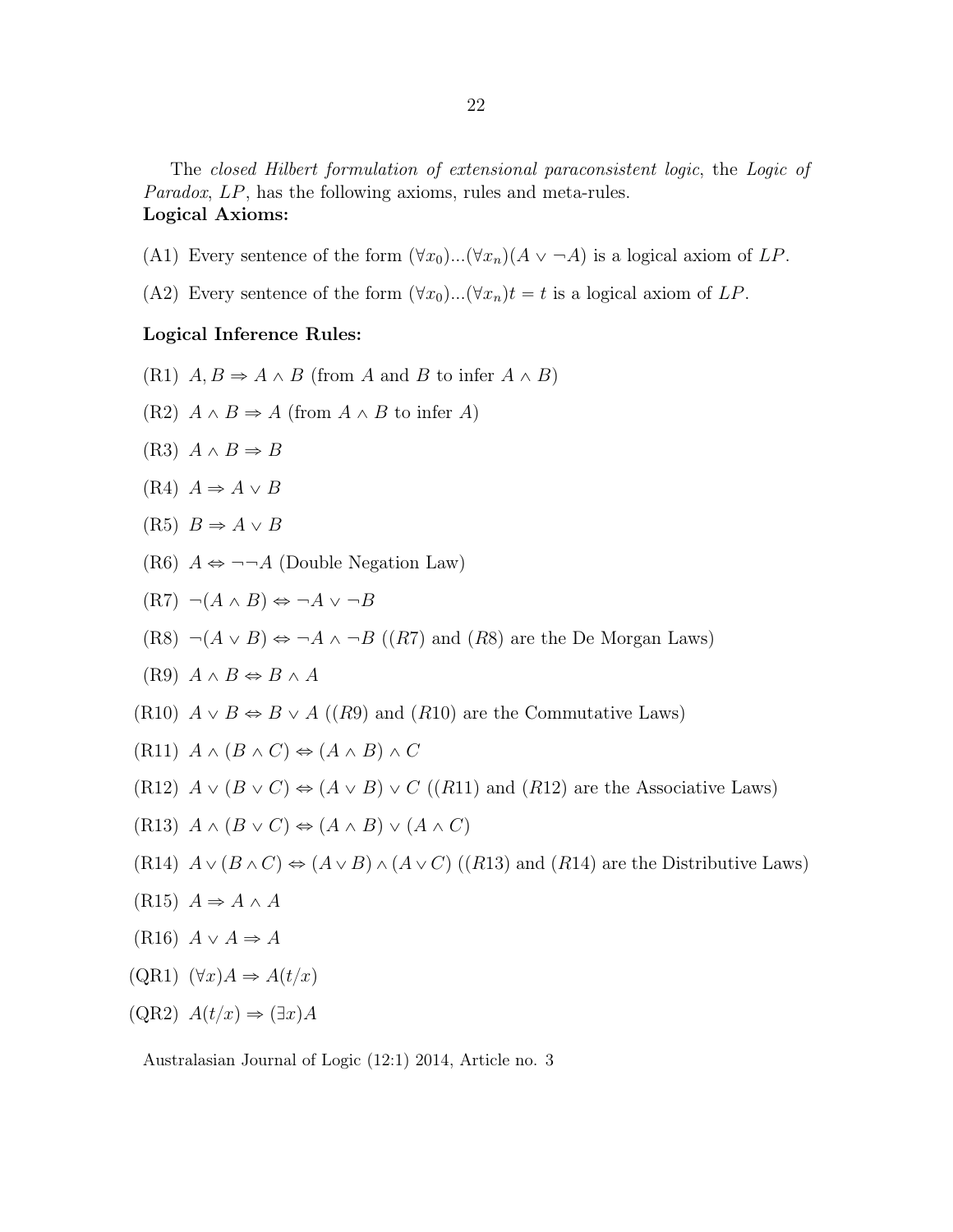- $(QR3)$   $(\forall x) \neg A \Leftrightarrow \neg (\exists x) A$
- $(QR4)$   $(\exists x) \neg A \Leftrightarrow \neg (\forall x) A$
- $(QR5) A \Rightarrow (\forall x)A$
- $(QR6)$   $(\exists x)A \Rightarrow A$
- $(QR7)$   $(\forall x)(A \lor B) \Rightarrow (\forall x)A \lor B$
- $(QR8)$   $(\exists x)A \wedge B \Rightarrow (\exists x)(A \wedge B)$
- (IR1)  $s = t \wedge A \Rightarrow B$ , where B is obtained from A by replacing some free occurrences of s with free occurrences of t.

In  $(QR1)$  and  $(QR2)$  the term t is free for x in A. In  $(QR5)$  and  $(QR6)$  x does not occur free in A. In  $(QR7)$  and  $(QR8)$  x does not occur free in B.

#### Meta-rules:

- (MR1) If  $A \Rightarrow B$  is a rule then  $A \wedge C \Rightarrow B \wedge C$  is a rule.
- (MR2) If  $A \Rightarrow B$  is a rule then  $A \vee C \Rightarrow B \vee C$  is a rule.
- (MR3) If  $A \Rightarrow B$  is a rule then  $(\forall x)A \Rightarrow (\forall x)B$  is a rule.
- (MR4) If  $A \Rightarrow B$  is a rule then  $(\exists x)A \Rightarrow (\exists x)B$  is a rule.

The closed Hilbert version of classical logic, CL, is obtained from LP by adding just one rule scheme, *Modus Ponens*  $(MP) : A, \neg A \lor B \Rightarrow B$ , for arbitrary formulas A and B.

Let S be a set of formulas and A a formula. A *derivation of A from* S in  $LP$  is a sequence of formulas  $A_1, ..., A_n = A$  such that for each  $i = 1, ..., n$ :

- 1.  $A_i$  is a logical axiom of  $LP$  or an element of S, or
- 2.  $A_i$  follows from  $A_j$  and  $A_k$  by  $(R1)$ , for some  $j, k < i$ , or
- 3.  $A_i$  follows from  $A_j$  by one of the other logical rules of  $LP$ .

If A is deducible from S then A is said to be a *syntactic consequence* of S, written  $S \vdash A$ . For CL the definition is the same except that in (2)  $A_i$  may also follow from  $A_j$  and  $A_k$  by  $(MP)$ , for some  $j, k < i$ .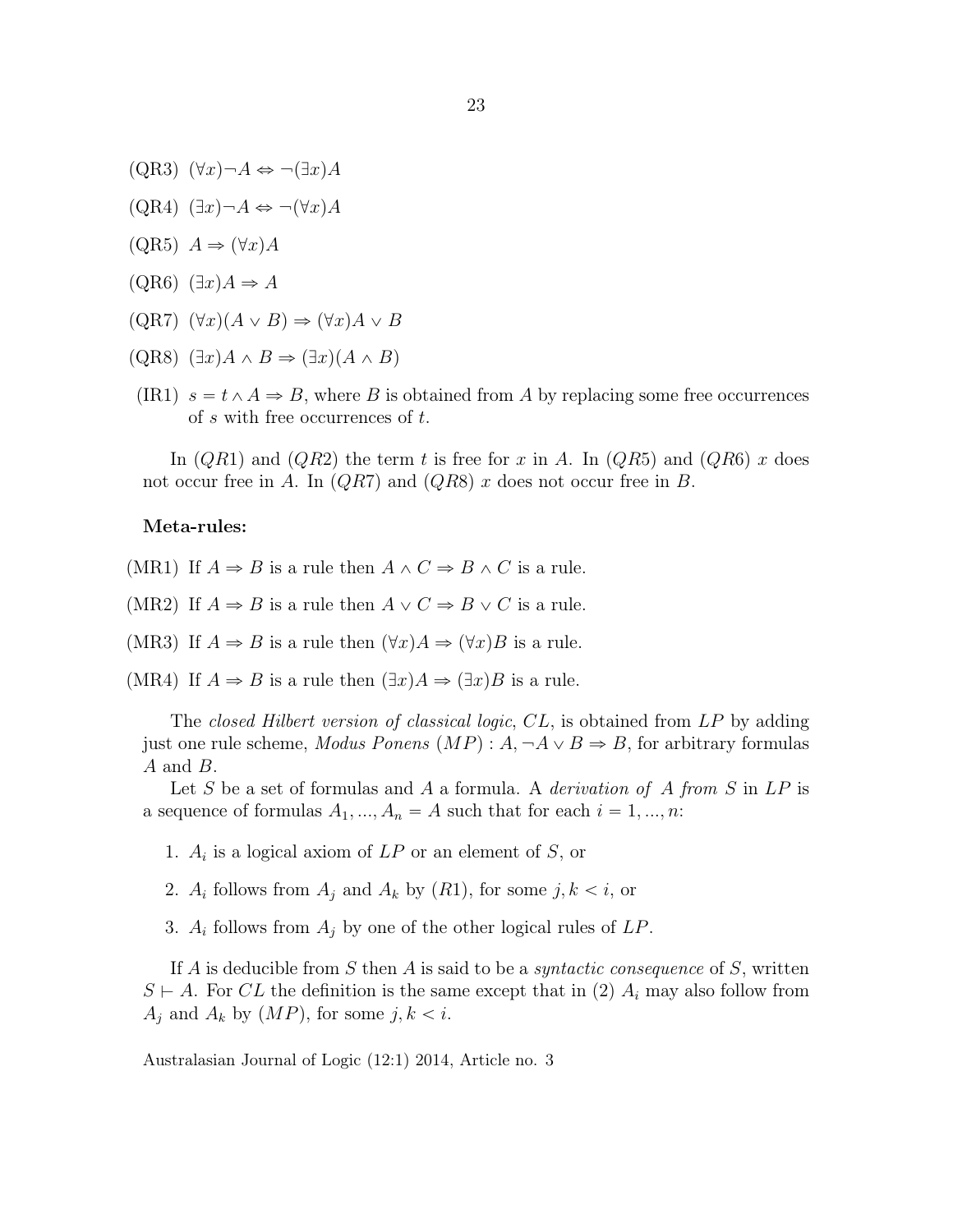#### 4 Soundness and adequacy meta-theorems

Note that the following semantics is given in terms of the diagram of the model, i.e. the set of atomic and negated atomic formulas that hold in the model, rather than in terms of a truth function from atomic formulas into the truth values  $\{0\}$ (false),  $\{1\}$  (true), and  $\{0, 1\}$  (true and false), as in Priest's semantics for LP (Priest, 1979, 2006(a)). While both approaches give essentially the same technical results, the diagram approach used here gives a somewhat smoother development overall for the present applications and intended sequels.

An LP model for a language L is an ordered pair  $M = < D, I >$ , where D is a non-empty domain, and  $I$ , the *interpretation function*, is a function from the set of all individual constant symbols, relation symbols and function symbols of L such that:

- 1.  $I(c)$  is an element of D for each individual constant symbol c.
- 2. For each *n*-place relation symbol  $P<sup>n</sup>$  other than the identity relation symbol,  $=$ ,  $I(P^n)$  is a set of expressions of the form  $P^n(d_1, ..., d_n)$  or  $\neg P^n(d_1, ..., d_n)$ , where  $d_1, \ldots, d_n$  are elements of D, such that at least one of  $P^n(d_1, \ldots, d_n)$ ,  $-P^n(d_1,\ldots,d_n)$  is in  $I(P^n)$  for every  $d_1,\ldots,d_n$  in D.
- 3.  $I(=)$  is a set of expressions of the form  $d_1 = d_2$  or  $\neg d_1 = d_2$ , where  $d_1$  and  $d_2$ are elements of D, such that:
	- (a)  $d_1 = d_2$  is in  $I(=)$  if and only if  $d_1$  is identical to  $d_2$ , and
	- (b) If  $d_1$  is not identical to  $d_2$  then  $\neg d_1 = d_2$  is in  $I(=)$ .
- 4.  $I(f^n)$  is an *n*-argument function from  $D^n$  to D for each *n*-argument function symbol  $f^n$ .

A valuation  $v$  on  $M$  is a function from the set of individual variables of  $L$  such that  $v(x)$  is an element of D for each variable x. The valuation v is extended recursively to a function on all terms by  $v(f^{n}(t_1, \ldots, t_n)) = I(f^{n})(v(t_1), \ldots, v(t_n))$ , for terms  $f^{n}(t_1,\ldots,t_n)$ . If A is a formula then the satisfaction of A at v in M, (i.e. the truth of A in M with respect to the valuation v),  $v \vDash_M A$ , is given by the following recursive definition.

1. If  $A(t_1, \ldots, t_n)$  is an atomic or negated atomic formula then  $v \in A$  iff  $A(v(t_1), \ldots, v(t_n))$ is in  $I(A)$ .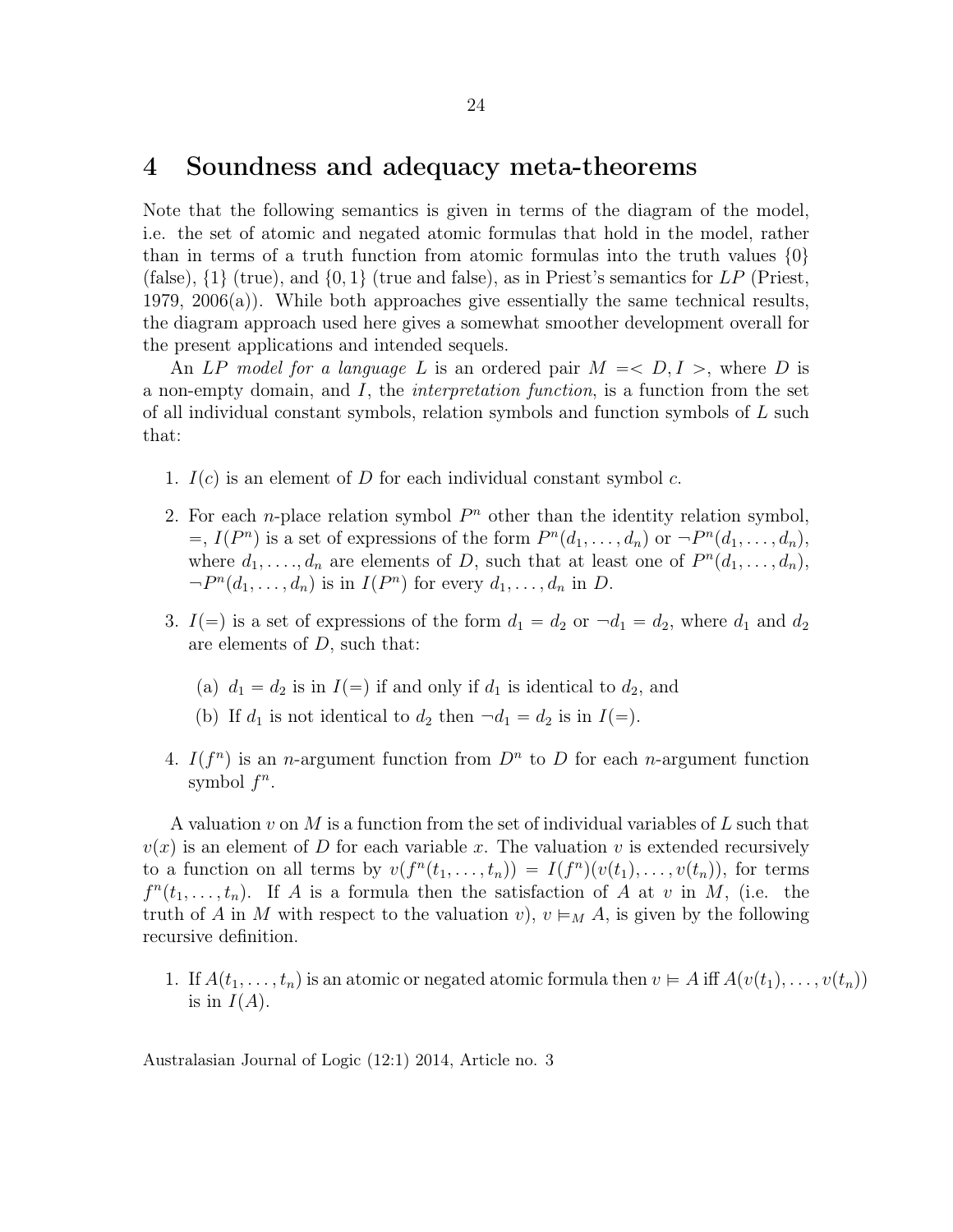- 2.  $v \models A \land B$  iff  $v \models A$  and  $v \models B$ .
- 3.  $v \models A \vee B$  iff  $v \models A$  or  $v \models A$ .
- 4.  $v \models \neg (A \land B)$  iff  $v \models \neg A$  or  $v \models \neg B$ .
- 5.  $v \models \neg (A \lor B)$  iff  $v \models \neg A$  and  $v \models \neg B$ .
- 6.  $v \models \neg \neg A$  iff  $v \models A$ .
- 7.  $v \in (\forall x)A$  iff  $v' \in A$  for every valuation v´ that differs from v only in that v´ may take a different value of D at x. Such a v' is called an x-variant of v.
- 8.  $v \models (\exists x) A$  iff  $v' \models A$  for some x-variant v' of v.
- 9.  $v \models \neg(\forall x)A$  iff  $v' \models \neg A$  for some x-variant v' of v.
- 10.  $v \models \neg (\exists x) A$  iff  $v' \models \neg A$  for every x-variant v' of v.

A is a semantic consequence of S,  $S \vDash A$ , if for every model M and every valuation v in M,  $v \models_M B$  for every formula B in S implies  $v \models_M A$ . A sentence A holds, or is true in a model M if  $v \models_M A$  for every valuation v in M; otherwise A fails, or is false in M.

A classical model (CL model, or consistent model) is defined as for an LP model except that clauses (1) and (2)(b) of the definition of the interpretation function I are changed to  $(1)'$  and  $(2)(b)'$ , as follows.

- (1)  $\checkmark$  For each *n*-place relation symbol  $P^n$  other than the identity relation symbol,  $=$ ,  $I(P^n)$  is a set of expressions of the form  $P^n(d_1, ..., d_n)$  or  $\neg P^n(d_1, ..., d_n)$ , where  $d_1, \ldots, d_n$  are elements of D, such that exactly one of  $P^n(d_1, \ldots, d_n)$ ,  $-P^n(d_1,\ldots,d_n)$  is in  $I(P^n)$  for every  $d_1,\ldots,d_n$  in D.
- $(2)(b)$ <sup> $\cdot$ </sup>  $I(=)$  is a set of expressions of the form  $d_1 = d_2$  or  $\neg d_1 = d_2$ , where  $d_1$  and  $d_2$ are elements of D, such that  $d_1$  is not identical to  $d_2$  if and only if  $-d_1 = d_2$  is in  $I(=)$ .

**Theorem 1.** (Soundness and Adequacy Meta-Theorems for LP and CL) Let A be a formula and let S be a set of formulas in the language L. Then  $S \vdash_{LP} A$  $(S \vdash_{CL} A)$  if and only if  $S \models_{LP} A$   $(S \models_{CL} A)$ .

Proof. Soundness and adequacy meta-theorems for the closed Hilbert formulations of paraconsistent and classical logic of this paper are given in the Appendix of Daynes  $(2000)$  (where LP is called  $CPQ$  and CL is called  $CLQ$ ).  $\Box$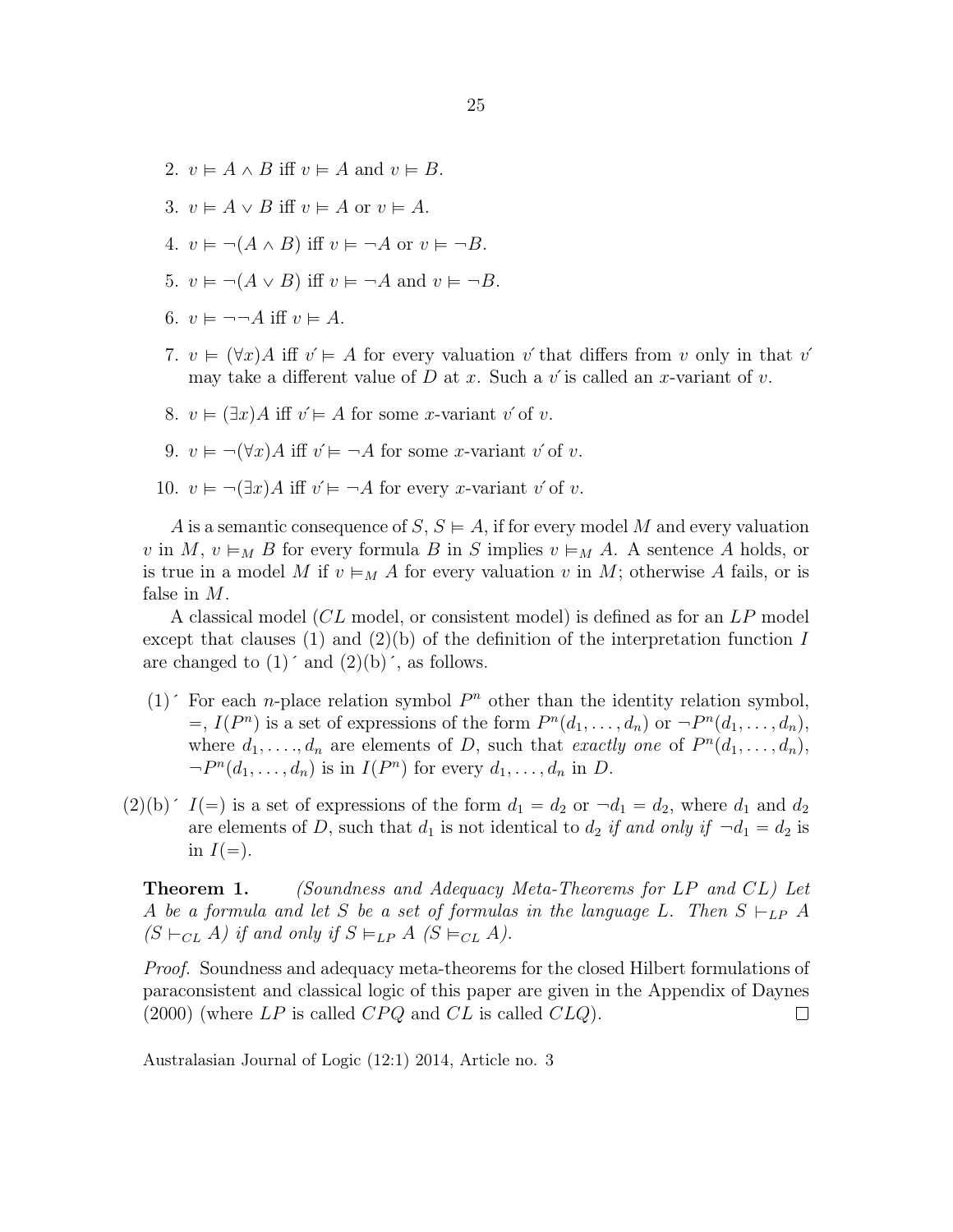Although  $LP$  is much weaker than  $CL$ , it is nevertheless the case that if S is inconsistent in CL then it is also inconsistent in LP.

**Theorem 2.** (a) Let A be derivable from S in CL. Let  $B_0, B_0 \to C_0, \ldots, B_n, B_n \to C_0$  $C_n$  be all the antecedents of applications of  $(MP)$  used in this derivation. Then  $A\vee (B_0\wedge \neg B_0)\vee \ldots \vee (B_n\wedge \neg B_n)$  is derivable from S in LP. (b) If S is inconsistent in CL then it is inconsistent in LP.

*Proof.* (Outline) (a) If  $B_i, B_i \to C_i \Rightarrow C_i$  is a step in the CL derivation of A from S, replace the step with the derived LP rule:  $B_i, B_i \to C_i \to C_i \vee (B_i \wedge \neg B_i)$ . The extra disjunct  $(B_i \wedge \neg B_i)$  is then carried along as a passenger in the rest of the derivation. (b) By (a), if a logical contradiction  $A \wedge \neg A$  is derivable from S in CL then a formula, C, of the form  $(A \wedge \neg A) \vee (B_0 \wedge \neg B_0) \vee \dots \vee (B_n \wedge \neg B_n)$  is derivable from S in  $LP$ .  $\neg C$  is a logically valid formula of CL, and it is a well-known fact that all classically valid formulas are derivable in LP. Therefore, the logical contradiction  $C \wedge \neg C$  is derivable from S in  $LP$ .  $\Box$ 

#### 5 Extensional and intensional logics

To formally model the rational self-interest assumption it is necessary to introduce intensional knowledge operators,  $K$ , where for a sentence  $A$ ,  $KA$  is interpreted as 'It is known that A'. In general there will be more than one K operator. For example, the intended interpretation of  $K_{(a,t)}A$  may be that A is known by a at time t. However, in the analysis of the Soros Game only a single K operator is required. This is because the context of the game is common knowledge, and because the Soros Game is a 1-step game, so that there is no need to distinguish what is known at different times. Thus  $KA$  is interpreted as 'It is known (by everyone) at the start of the game (at time  $t = 0$ ) that A'.

The logic CLK is obtained from CL by extending the definitions of Section 3 as follows. The language of  $CL$  is expanded by adding a single knowledge operator  $K$ , the formation rules for constructing formulas are extended by adding the formation rule: If A is a formula then  $KA$  is a formula, and the following new logical axioms and rules are adjoined.

(A3) If A is a logical axiom then KA is a logical axiom.

 $(KR1(a))$   $KA \Rightarrow A$ 

 $(KR1(b)) \neg A \Rightarrow \neg KA$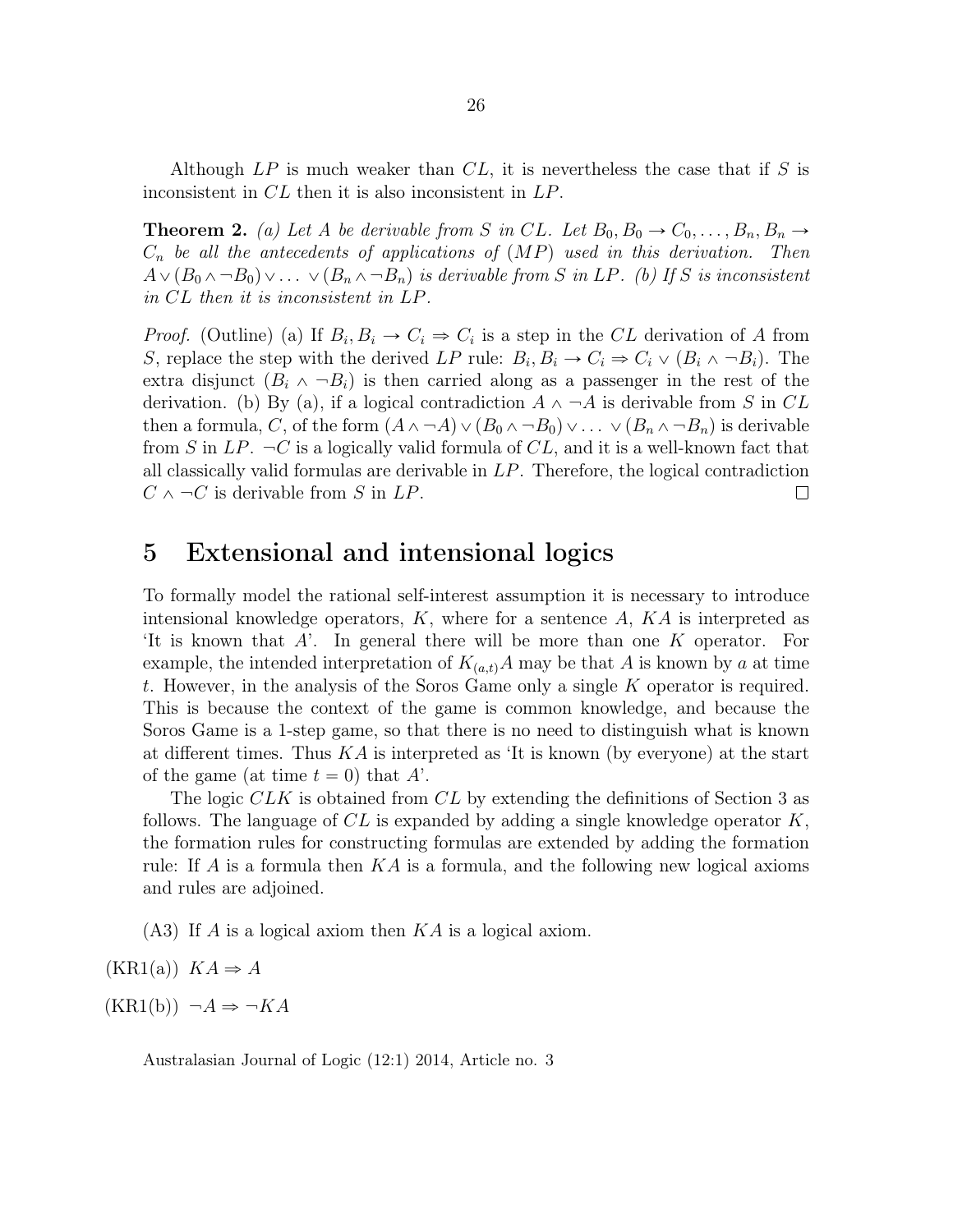$(KR2(a))$   $KA, KB \Rightarrow K(A \wedge B)$  $(KR2(b)) \neg K(A \wedge B) \Rightarrow \neg KA \vee \neg KB$  $(KR3(a))$   $KA \Rightarrow KKA$  $(KR3(b)) \neg KKA \Rightarrow \neg KA$  $(KR4(a)) \neg K \neg A \Rightarrow K \neg K \neg A$  $(KR4(b)) \neg K \neg KA \Rightarrow KA$ (MRK) If  $A \Rightarrow B$  is a logical rule then  $KA \Rightarrow KB$  is a logical rule.

$$
(KMP) \ KA, K(A \to B) \Rightarrow KB
$$

 $(A3)$  says that rational agents know the axioms of logic, and  $(KR2(a)), (KMP)$ and  $(MRK)$  say that rational agents know the logical consequences of known propositions.  $(KR1(a))$  says that known propositions are true.  $(KR3(a))$  formalises the common knowledge assumption, since it says 'If  $A$  is known (by everyone) then it is known (by everyone) that A is known (by everyone)'.  $(KR4(a))$  says that if rational agents know that A might be true, i.e. that A is not known to be false, then this fact is known.  $(KRi(b))$  is the contrapositive of  $(KRi(a))$ , for  $i = 1, 2, 3$  and 4.

These new axioms and rules formalise a stronger notion of knowledge and rationality than is actually required in the inconsistency proofs. In particular, the rules  $(KR4(a))$  and  $(KR4(b))$  are not used anywhere in the inconsistency proofs, as is evident from the proofs themselves. However, it is convenient to include  $(KR4(a))$ and  $(KR4(b))$  since it gives a logic with a much simpler formal semantics.

*Paraconsistent modal logic, LPK* is obtained from  $CLK$  by deleting  $(MP)$  and rule  $(KMP)$ , the K version of Modus Ponens.

Note that CLK is just a reformulation of the first order modal logic S5 with identity. Such a reformulation is necessary. It would be awkward to use a standard formulation of S5, since deleting  $(MP)$  from such a formulation would not give  $LPK$ .

The semantics for CLK is the usual constant domain possible worlds semantics, where the accessibility relation R is an equivalence relation. Thus, a  $CLK$  model, M, of the first order language L can be taken to be a non-empty indexed set of  $CL$ models  $M = \{M_i = L, I_i >: i \in J\}$ , where each  $M_i$  is a CL world as in Section 4, such that the domain D of each world  $M_i$  is the same for each  $i \in J$ , and such that each interpretation function  $I_i$ ,  $i \in J$ , assigns the same element of D to each individual constant symbol of  $L$ , and the same function to each function symbol of  $L$ . For the identity relation symbol =,  $I_i(=) = \{d = d : d \in D\} \cup \{\neg d_1 = d_2 : d_1, d_2 \in D\}$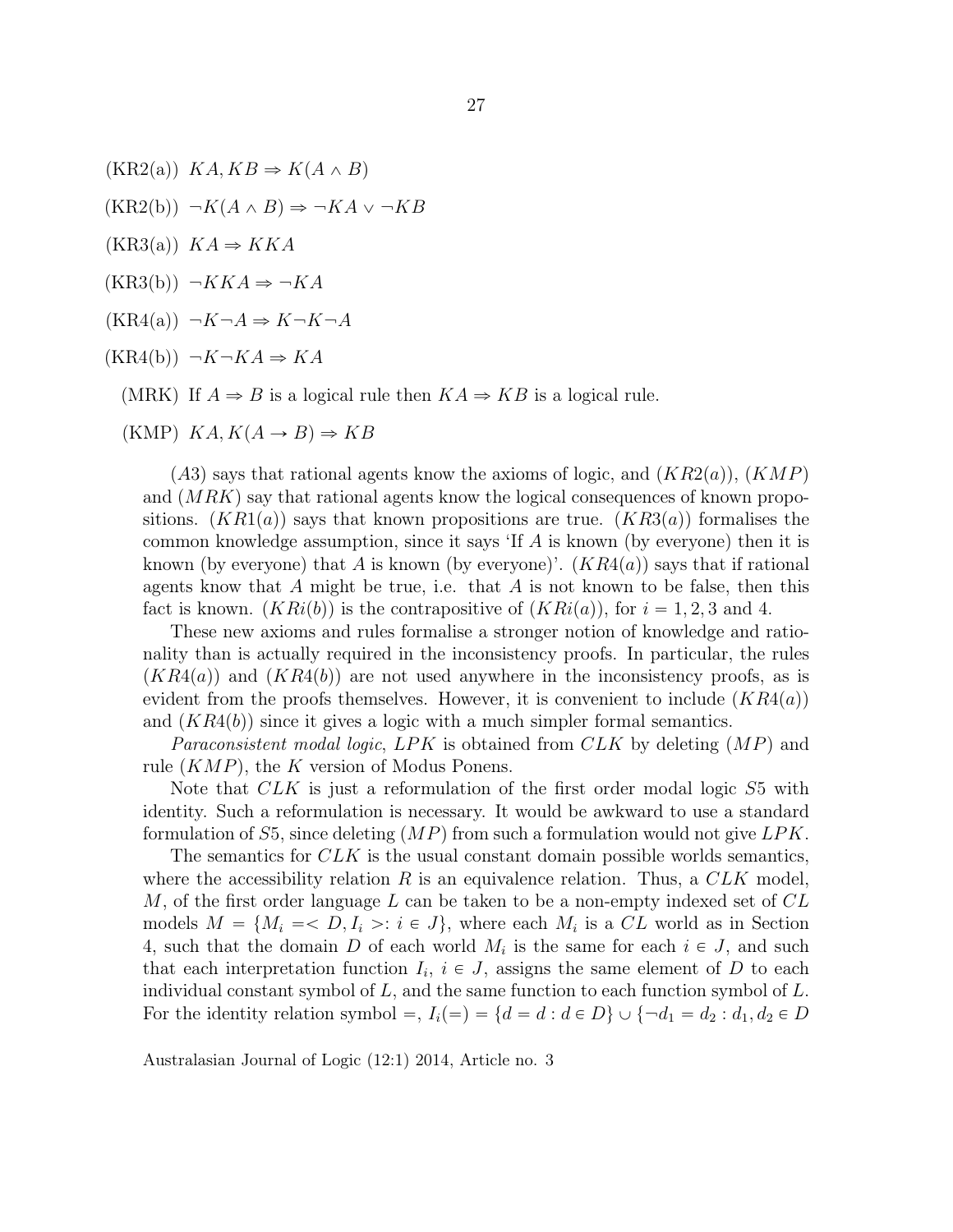and  $d_1$  not identical to  $d_2$ , for each  $i \in J$ . The relations assigned to the non-logical relation symbols of  $L$ , however depend on the index i. A valuation, v, again assigns an element  $v(x)$  of D to each individual variable x. The satisfaction of a formula A at v at world  $M_i$ ,  $v \models_{M(i)} A$  is as for Section 4, extended with the clause: For every i in J,  $v \models_{M(i)} KA$  iff  $v \models_{M(j)} A$  for every  $j \in J$ . A sentence A is true in the model M if every valuation v satisfies A in the distinguished base world  $M_0$ .

The definitions for  $LPK$  are as for  $CLK$  except that now the  $M_i$  are taken to be  $LP$  worlds, and the following clause for negated K formulas is added: For every i in  $J, v \models_{M(i)} \neg KA$  iff for some  $j \in I, v \models_{M(j)} \neg A$ .

While adequacy results are well-known for the classical first order modal logics, the situation for paraconsistent first order modal logics is less clear. Priest (2008, Appendix 11(a)) proves adequacy for the propositional fragments of various paraconsistent modal logics. While the extension of these results to the first order case appears to be straightforward, there is currently no published proof in the literature. However, for the purposes of this paper only the soundness of LPK with respect to the semantics, and the following analogue of Theorem 2 are required.

**Theorem 3.** (a) Let  $A_0, \ldots, A_n$  be a derivation of  $A_n$  from S in CLK. Let  $K^{n(0)}B_0$ ,  $K^{n(0)}(B_0 \to C_0), \ldots, K^{n(k)}B_k, K^{n(k)}(B_k \to C_k)$  be all the antecedents of applications of  $(MP)$  used in this derivation (including the K versions of  $(MP)$  given by the rule  $(KMP)$ , where  $K^0A = f^dA$ , and  $K^{n+1}A = f^dK^{n}A$ . Then  $A_n \vee (B_0 \wedge \neg B_0) \vee$  $\ldots \vee (B_k \wedge \neg B_k)$  is derivable from S in LPK. (b) If S is inconsistent in CLK then it is inconsistent in LPK.

Proof. (Outline) (a) The basic trick behind the proof is the same as in Theorem 2. The details of the formal proof by induction on the length n of the derivation of  $A_n$ from  $S$  are omitted. (b) follows directly from (a).  $\Box$ 

## 6 Paraconsistent analysis of the Soros Game

The Soros Game Context is defined as in Section 1. The standard non-formal analysis of the Soros Game Context is as follows. Since the players  $a$  and  $b$  each have the choices 'Give the other player \$5' and 'Give me \$1', considering a's position it is clear that a will be better off choosing to take \$1 whatever choice is made by b. Similarly it is clear that b will be better off choosing to take \$1, whatever choice is made by  $a$ . Thus, (\$1, \$1) is a Nash equilibrium of the game, and moreover, choosing to take \$1 is a dominant strategy for each player. Therefore, the optimal strategies are for each player to choose 'Give me \$1' at time  $t = 0$ , when they will receive \$1 each at time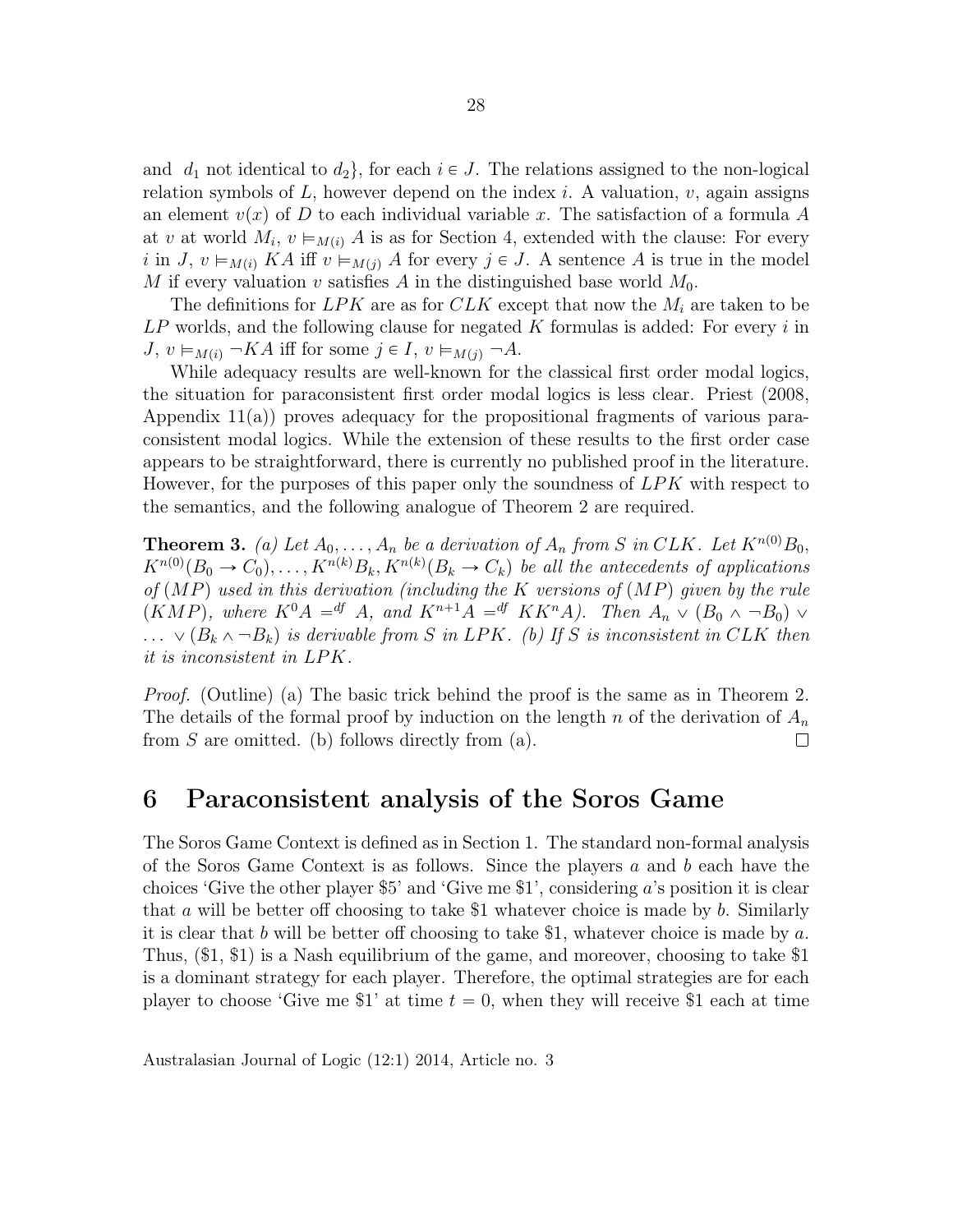$t = 1$ . The puzzling aspect of the game is that both players would have been better off if each had chosen to give \$5, when they would each have received \$5. Despite this the standard position in game theory is that the rational strategy for each player is to choose to take \$1.

It will now be shown that the following formalisation of the Soros Game in first order logic is inconsistent.

The language of the Soros Game Context comprises:

- **The epistemic operator** K (There is no need to have different K operators for the banker and for the different players, since all the axioms of the Soros Game Context are common knowledge. Also, since the Soros Game is a 1-step game there is no need to distinguish knowledge at different times. Thus, only one K operator is required, with  $KA$  meaning 'It is known by everyone, at the beginning of the game at time  $t = 0$ , that A').
- Individual constant symbols T, G (the choices made at time  $t = 0$ , where T is to take \$1 from the banker, and G is to instruct the banker to give \$5 to the other player), 0, 1, 5 and 6 (the numerals for the numbers zero, one, five and six). In the interests of parsimony there is no need to introduce individual constant symbols for the players a and b or the banker.
- **1-place relation symbols**  $PC$  (where  $PC(x)$  means that x is a permissible choice at time  $t = 0$ ,  $C_a$ ,  $C_b$  (where  $C_i(x)$  means that player i chooses x at time  $t = 0, i = a, b$ ,  $P_a$ ,  $P_b$  (where ' $P_i(x)$ ' means that player i receives payoff x at time  $t = 1, i = a, b$ .
- **2-place relation symbol**  $\lt$  (where  $\lt$  denotes the ordinary linear ordering of the natural numbers, with  $0 < 1 < 5 < 6$ .

The axioms of the Soros Game Context are given next, each axiom being followed by a non-formal English translation or explanation:

**Axiom (1)** If c and d are individual constant symbols from  $\{T, G, 0, 1, 5, 6\}$  then:

- 1. If c and d are distinct such symbols then  $-c = d$  is an axiom.
- 2. If c and d are from the set of numerals  $\{0, 1, 5, 6\}$  and the numbers c' and d' corresponding to c and d are such that c' is less than d' then  $c < d$  is an axiom; otherwise  $-c < d$  is an axiom.
- 3.  $(\forall x)(x = T \lor x = G \lor x = 0 \lor x = 1 \lor x = 5 \lor x = 6).$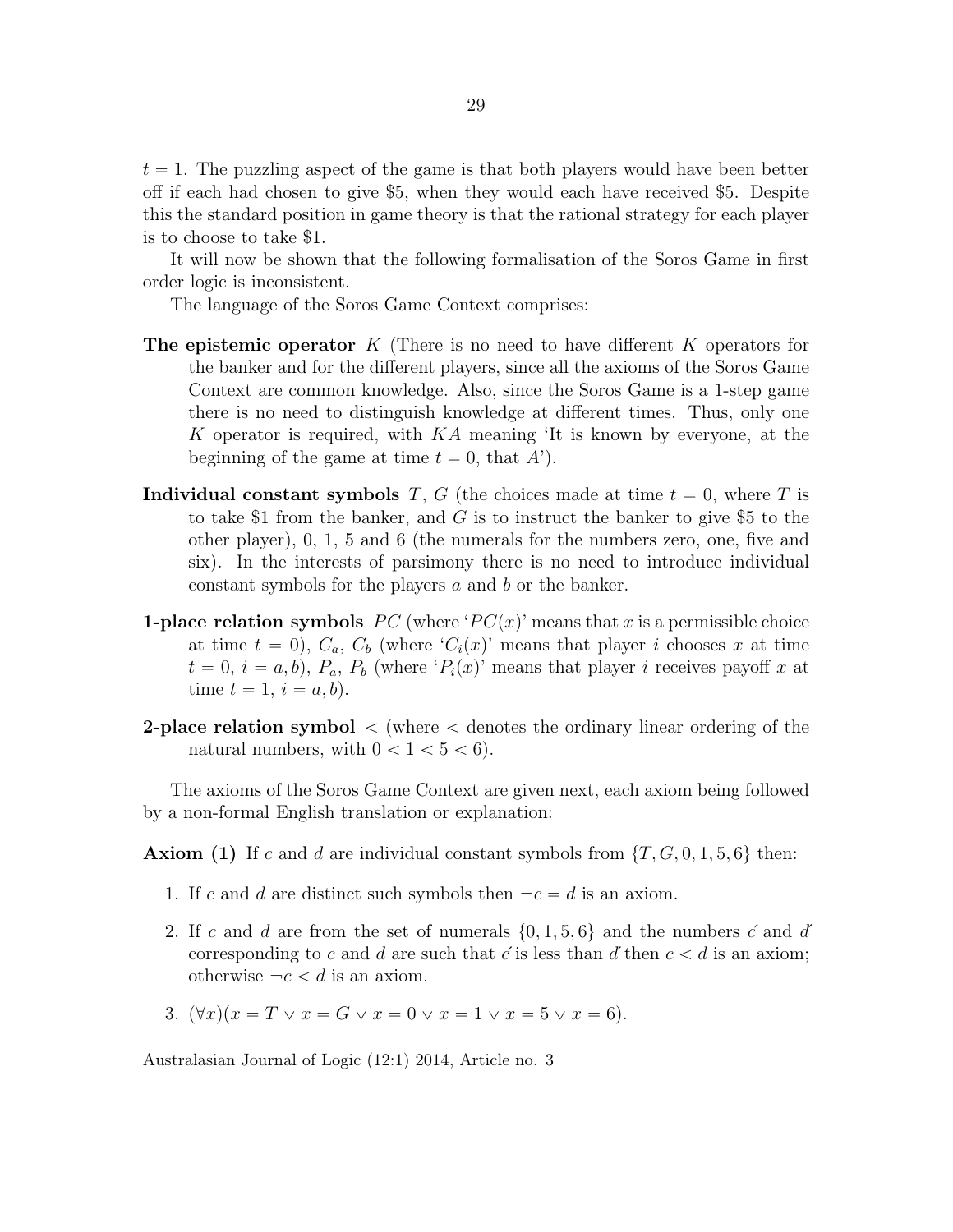By Axiom (1) the domain of discourse contains exactly the six distinct objects  $T, G, 0, 1, 5$  and 6, and the usual  $\lt$  relation holds between the numbers 0, 1, 5 and 6.

Axiom (2)  $(\forall x)(PC(x) \leftrightarrow x = T \lor x = G).$ 

The permissible choices for the players at time  $t = 0$  are exactly T and G.

Axiom (3)  $(C_a(T) \vee C_a(G)) \wedge (C_b(T) \vee C_b(G)).$ 

Players a and b each must make at least one of the permissible choices,  $T$  (take  $$1)$  or G (give \$5).

Axiom (4)  $\neg(C_a(T) \wedge C_a(G)) \wedge \neg(C_b(T) \wedge C_b(G)).$ 

No player can choose both  $T$  and  $G$ , i.e. at most one choice is permitted.

By Axioms (2), (3) and (4) each player makes exactly one choice from  $\{T, G\}$ .

**Axiom (5)**  $(C_a(T) \wedge C_b(T) \rightarrow P_a(1) \wedge P_b(1)) \wedge (C_a(T) \wedge C_b(G) \rightarrow P_a(6) \wedge P_b(0)) \wedge$  $(C_a(G) \wedge C_b(T) \rightarrow P_a(0) \wedge P_b(6)) \wedge (C_a(G) \wedge C_b(G) \rightarrow P_a(5) \wedge P_b(5)).$ 

This gives the payoffs to players a and b at time  $t = 1$  depending on the choices made by a and b at time  $t = 0$ .

**Axiom (6)**  $(\forall x)(\forall y)(P_a(x) \land P_a(y) \rightarrow x = y) \land (\forall x)(\forall y)(P_b(x) \land P_b(y) \rightarrow x = y)$ .

No player can receive two different payoffs.

By the above axioms each player makes exactly one choice at time  $t = 0$ , and receives exactly one payoff at time  $t = 1$ , these payoffs being determined by the choices made by the players at the start of the game at time  $t = 0$  in accordance with the payoff rules of the Soros Game.

Axiom (7)  $(\forall x)(\forall y)(\forall z)(\forall w)(K(P C(x) \land P C(z) \land (C_a(x) \rightarrow P_a(y)) \land (C_a(z) \rightarrow$  $P_a(w)) \wedge w < y$   $\rightarrow$   $C_a(x)) \wedge (\forall x)(\forall y)(\forall z)(\forall w)(K(P C(x) \wedge P C(z) \wedge (C_b(x) \rightarrow$  $P_b(y)$ )  $\land$   $(C_b(z) \rightarrow P_b(w)) \land w < y$ )  $\rightarrow$   $C_b(x)$ .

If it is known that the payoff y to a at time  $t = 1$  of permissible choice x at time  $t = 0$  is greater than the payoff w to a at time  $t = 1$  of permissible choice z at time  $t = 0$ , then a chooses x at time  $t = 0$ , and similarly for b. The use of material implication in this axiom requires further justification, as given below.

**Axiom (8)** 
$$
(\forall x)(PC(x) \wedge K(\forall y)(\forall z)(\forall w)(\forall u)(PC(y) \wedge PC(w) \wedge ((C_a(x) \wedge C_b(y) \rightarrow P_a(z)) \wedge (C_a(w) \wedge C_b(y) \rightarrow P_a(u)) \wedge \neg x = w \rightarrow u \langle z \rangle) \rightarrow C_a(x))
$$
)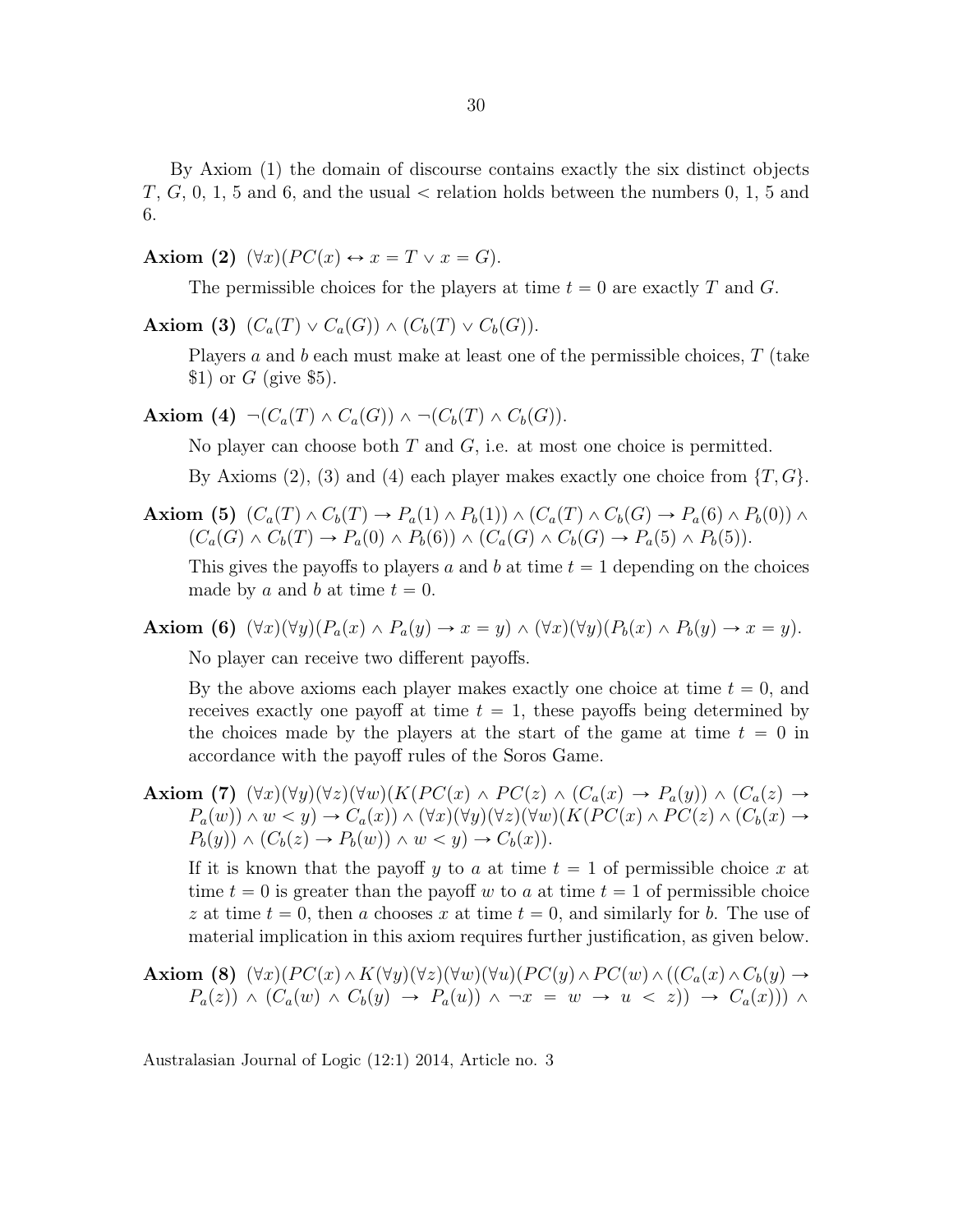$$
(\forall x)(PC(x) \land K(\forall y)(\forall z)(\forall w)(\forall u)(PC(y) \land PC(w) \land ((C_b(x) \land C_a(y) \rightarrow P_b(z)) \land (C_b(w) \land C_a(y) \rightarrow P_b(u)) \land \neg x = w \rightarrow u < z) \rightarrow C_b(x))).
$$

If it is known that the payoff, z, to a of permissible choice x is higher than the payoff,  $u$ , of permissible choice  $w$ , for every permissible choice  $w$  different from x, for any permissible choice, y, by b, then a chooses x, i.e. if it is known that choosing x is a dominant strategy for a then a chooses x, and similarly for b. This axiom too is given further justification below.

**Axiom (9)** If  $Axiom(n)$ ,  $n = 1, ..., 8$ , is an axiom of the Soros Game Context then  $K(Axiom(n))$  is an axiom of the Soros Game Context.

This, together with the  $K$  rules of  $CLK$  formalises the common knowledge assumption.

The formalisation of the Soros Game Context,  $(SGC)$ , is defined to be the conjunction of Axiom (1) to Axiom (9).

Axioms (1) to  $(6)$  are self-evidently valid formalisations of very basic aspects of the Soros Game Context and appear to be indisputable. Axioms (7) and (8), which formalise aspects of the rational self-interest assumption, appear to be unobjectionable provided  $\rightarrow$  is taken to be the indicative implication of ordinary English (or maybe some other ordinary language implication, such as the subjunctive conditional). However,  $\rightarrow$  stands for material implication, and is it generally accepted that material implication is not an adequate formalisation of the ordinary language indicative implication (and almost universally accepted that it is not an adequate formalisation of the ordinary language subjunctive conditional). Therefore,  $Axioms(7)$ and (8) require further justification beyond the merely suggestive ordinary language translations that follow the statements of the axioms.

Firstly, it is accepted that Axioms (7) and (8) do not fully capture the meaning of the informal translations immediately following the statements of these axioms. Indeed, it is clear that the most complete and accurate formalisations of economic game contexts require the use of intensional implications, i.e. implications which, unlike the extensional material implication, require some kind of many-worlds semantics for their formal analysis. While there is considerable debate as to the correct identification, classification, analysis and formalisation of the appropriate intensional implications, it is certainly the case that game-theoretic contexts are intensional in nature.

However, it is not required that the material implication forms of Axioms  $(7)$ and  $(8)$  capture the full meaning of their ordinary language translations. While it is accepted that  $(SGC)$  fails to capture the full meaning of the non-formal Soros Game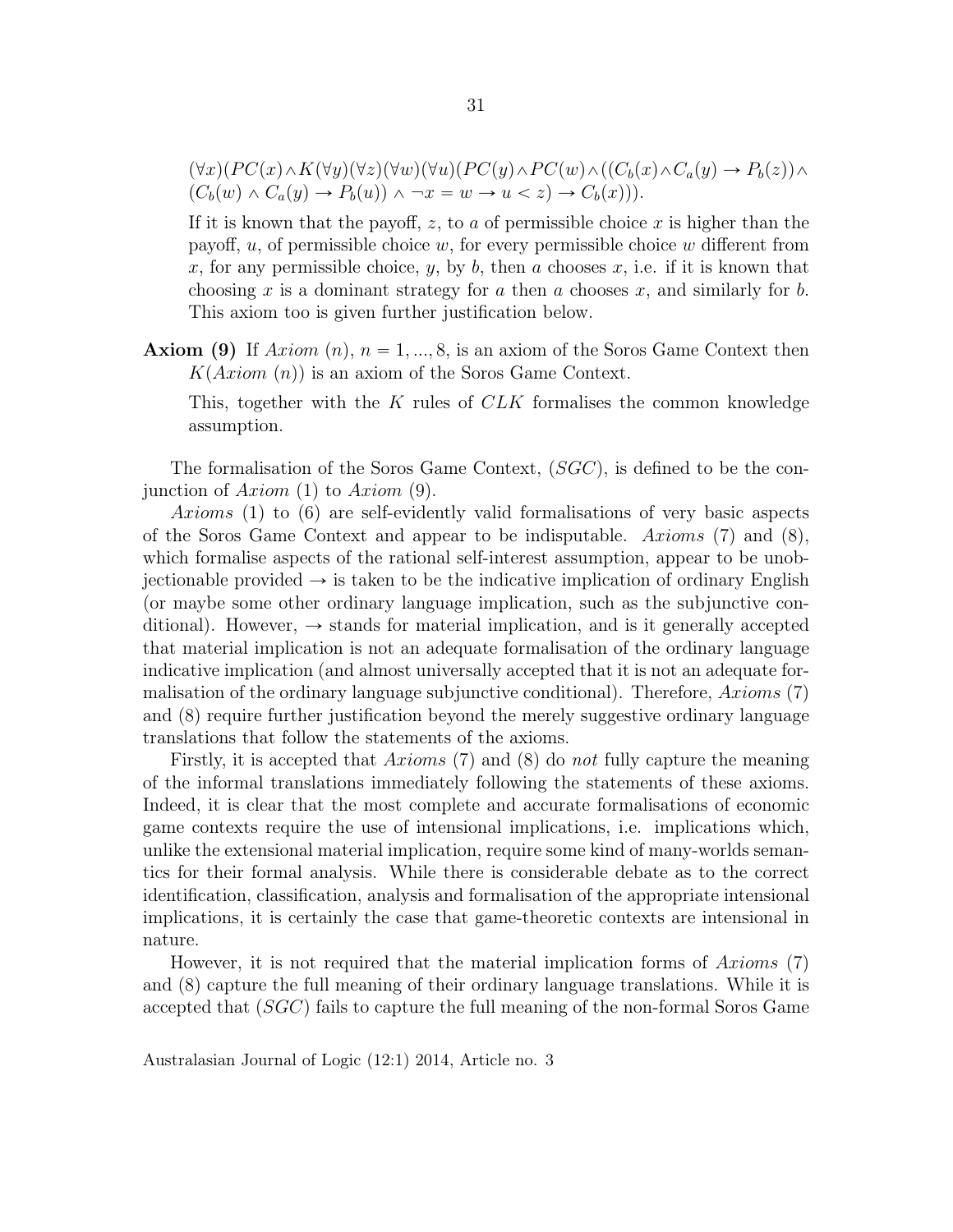Context, for the results of this paper it is sufficient only that the axioms of  $(SGC)$ be true, given the intended interpretation of the formal symbols.

Perhaps the best way to see the truth of  $Axiom$  (7) is to take its negation,  $\neg(Axiom (7))$ , and to observe that a certain consequence of  $\neg(Axiom (7))$ , the sentence  $(*)$  below, is clearly false of rational self-interested agents in the Soros Game Context.

 $\neg (Axiom (7))$  is the disjunction:  $(\neg (Axiom (7)))(a) \lor (\neg (Axiom (7)))(b) =$ <sup>df</sup>  $\Gamma(\exists x)(\exists y)(\exists z)(\exists w)(K(P C(x) \wedge P C(z) \wedge (C_a(x) \rightarrow P_a(y)) \wedge (C_a(z) \rightarrow P_a(w)) \wedge w$  $y\rightarrow \neg C_a(x)\rightarrow \neg C_a(x)\rightarrow \exists x)\exists y\rightarrow \exists x\rightarrow (K(P C(x) \wedge P C(z) \wedge (C_b(x) \rightarrow P_b(y)) \wedge (C_b(z) \rightarrow$  $P_b(w)$   $\wedge$   $w < y$   $\wedge \neg C_b(x)$ .

From the first disjunct,  $(\neg (Axiom (7))(a)$ , the following sentence,  $(*)$ , is derivable in  $CLK$ , making use of  $Axioms(1) - (6)$  together with the K-versions of  $Axioms$  $(1) - (6)$ :

$$
(*) (\exists x_1)(\exists y_1)(\exists x_2)(\exists y_2)(K((C_a(x_1) \land P_a(y_1)) \lor (C_a(x_2) \land P_a(y_2))) \land K(y_1 < y_2) \land K(PC(x_1)) \land K(PC(x_2)) \land C_a(x_1))
$$

Non-formally, in  $(*)$  Agent a, i.e. Allie, says to herself: 'I know that I will choose  $x_1$  at  $t = 0$  and receive  $y_1$  at  $t = 1$ , or I will choose  $x_2$  at  $t = 0$  and receive  $y_2$  at  $t = 1$ . In addition I know that  $y_1 < y_2$  and that both  $x_1$  and  $x_2$  are choosable, i.e. that both  $x_1$  and  $x_2$  are permissible choices, and yet I will choose  $x_1$ , i.e. I know that choosing  $x_1$  gives a smaller payoff than choosing  $x_2$ , and yet I will choose  $x_1'$ . But this is not how Allie would actually reason if she were acting rationally and self-interestedly in the context of the Soros Game.

In the above argument the closed nature of the game becomes important.  $(*)$  is false for a rational self-interested Allie, because choosing  $x_2$  and receiving the higher amount of  $y_2$  has no consequences beyond the purely financial outcomes as given by the game. For example, Allie's choice does not provide knowledge useful to the other player in future social interactions that would have adverse consequences for Allie herself. Once the game is over it's over.

Since (\*) follows from  $(\neg (Axiom (7)))(a)$ , and (\*) is false of rational self-interested players in the closed context of the Soros Game,  $(\neg (Axiom (7)))(a)$  is false. By an exactly analogous argument the second disjunct of  $\neg (Axiom (7))$ ,  $\neg (Axiom$  $p(7)$ )(b), is also false. Thus,  $\neg(Axiom (7))$  is false of rational self-interested agents in the closed Soros Game Context, and so  $Axiom(7)$  must be the one that is true.

A similar analysis of the negation of  $Axiom(8), \neg(Axiom(8))$ , shows that  $Axiom$ (8) is true under the intended interpretation of the formal symbols, since  $\neg (Axiom$ (8)) says, in the presence of  $Axioms(1) - (6)$  together with the K-versions of  $Axioms$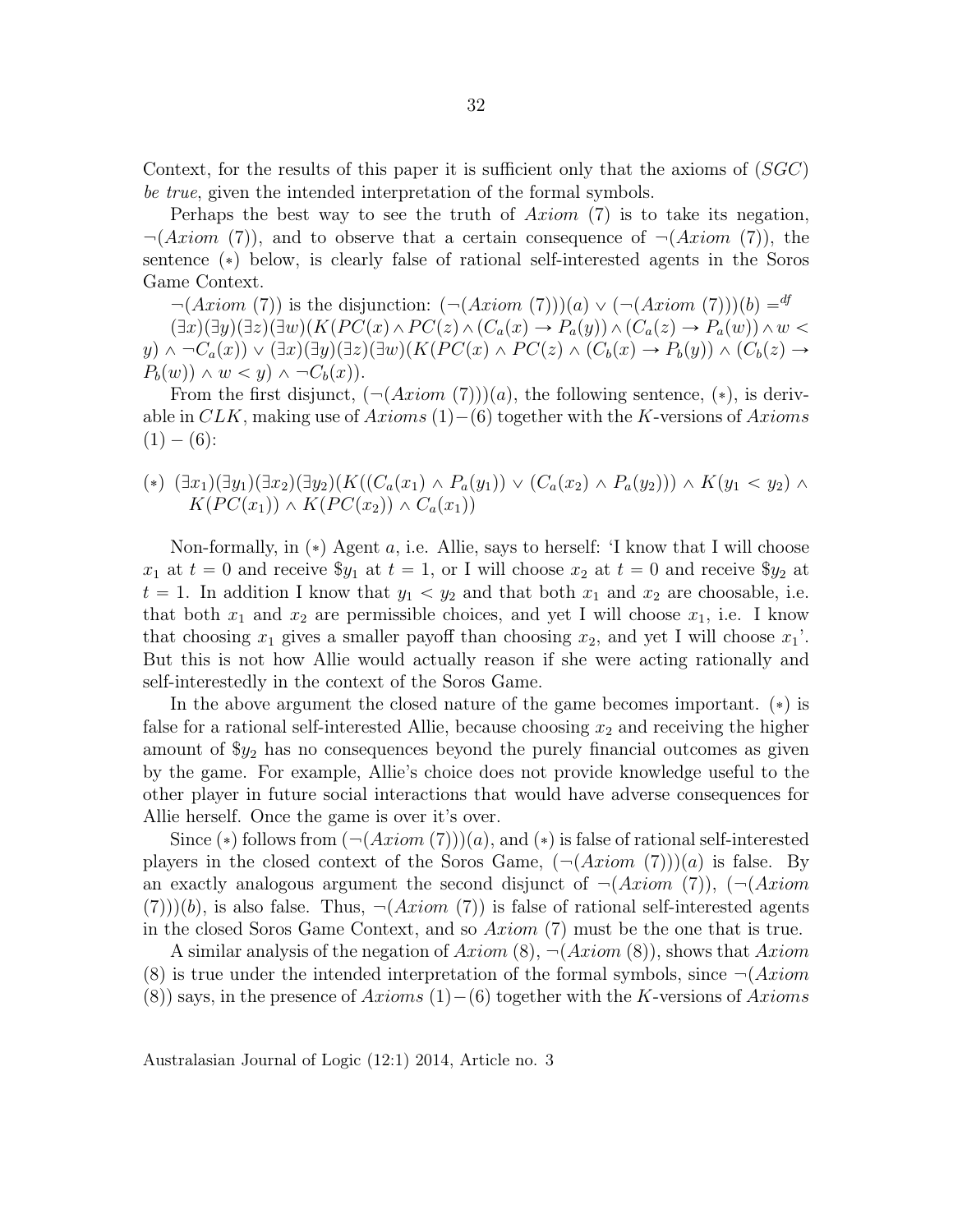$p(1) - (6)$ , that at least one of the players does not choose a known dominant strategy, an assertion that is clearly false.

Finally,  $Axiom$  (9) expresses the non-controversial fact that the Soros Game Context is known by both players.

#### Theorem 4. The Soros Game Context is inconsistent.

Proof. By Theorem 3(b), to show that the Soros Game Context is inconsistent, the classical system CLK can be used as base logic. It is shown that there is a logical contradiction  $\perp$  that is a *CLK*-semantic consequence of the Soros Game Context. By the adequacy meta-theorem for CLK (i.e. for the classical modal logic  $S5$ ),  $\perp$ is CLK-syntactic consequence of the Soros Game Context. Thus, the Soros Game Context is inconsistent. Let  $M = \{M_i : M_i = \langle D, I_i \rangle, i \in J\}$  be a CLK model with base world  $M_0$  such that all the axioms of the Soros Game Context are true in M, i.e. such that all the axioms are true at the base world  $M_0$ . By Axioms (1) to (6) it is clear that choosing T is a dominant strategy for each player. By  $Axiom (9)$ , Axioms (1) to (6) are known, and by the K rules of  $CLK$  the logical consequences of known axioms are also known. Thus, it is known that choosing  $T$  is a dominant strategy for each player. By Axiom (8) both a and b choose T. Thus  $C_a(T) \wedge C_b(T)$ holds at  $M_0$ . Again, by the K rules of  $CLK$ ,  $K(C_a(T) \wedge C_b(T))$  holds at  $M_0$ . Since, by Axiom (4), each player can make only one choice  $(*)$ :  $K(\forall x)(C_a(x) \leftrightarrow C_b(x))$ holds at  $M_0$ . Therefore,  $(**) : K(C_a(T) \leftrightarrow C_b(T)) \wedge K(C_a(G) \leftrightarrow C_b(G))$  holds at  $M_0$ . By (\*\*) and Axiom (7),  $C_a(G)$ , i.e. since it is known that a and b make the same choice, a choosing G determines that b also chooses  $G$ , which gives a higher payoff to a than a (and hence b also) choosing T. Therefore a chooses both T and G, contradicting Axiom (4). Thus, take  $\perp$  to be  $C_a(T) \wedge \neg C_a(T)$ .  $\Box$ 

The next theorem shows that no Beach Ball type inconsistencies are derivable from the Soros Game Context.

**Theorem 5.** For no K-free formula A is it the case that  $A \wedge \neg A$  is derivable from the Soros Game Context (SGC) using LPK as base logic, i.e. no concrete inconsistencies are derivable from the Soros Game Context in paraconsistent logic.

*Proof.* Consider the following LPK model, M, of (SGC).  $M = \{M_0 = D, I_0 > I_0\}$ ,  $M_1 = \langle D, I_1 \rangle$ , with base world  $M_0$ .  $D =$  the set of symbols  $\{T, G, 0, 1, 5, 6\}$ . For each individual constant symbol  $c$  of the language of the Soros Game Context,  $I_i(c) = c$ ,  $i = 0, 1$ .  $M_0$  is taken to be a consistent LP world in which Axioms (1) to (6) are true, and in which  $PC(T)$ ,  $PC(G)$ ,  $C_a(T)$ ,  $C_b(T)$ ,  $P_a(1)$  and  $P_b(1)$  hold, i.e.  $M_0$  is a consistent LP world in which a and b each choose the dominant strategy, and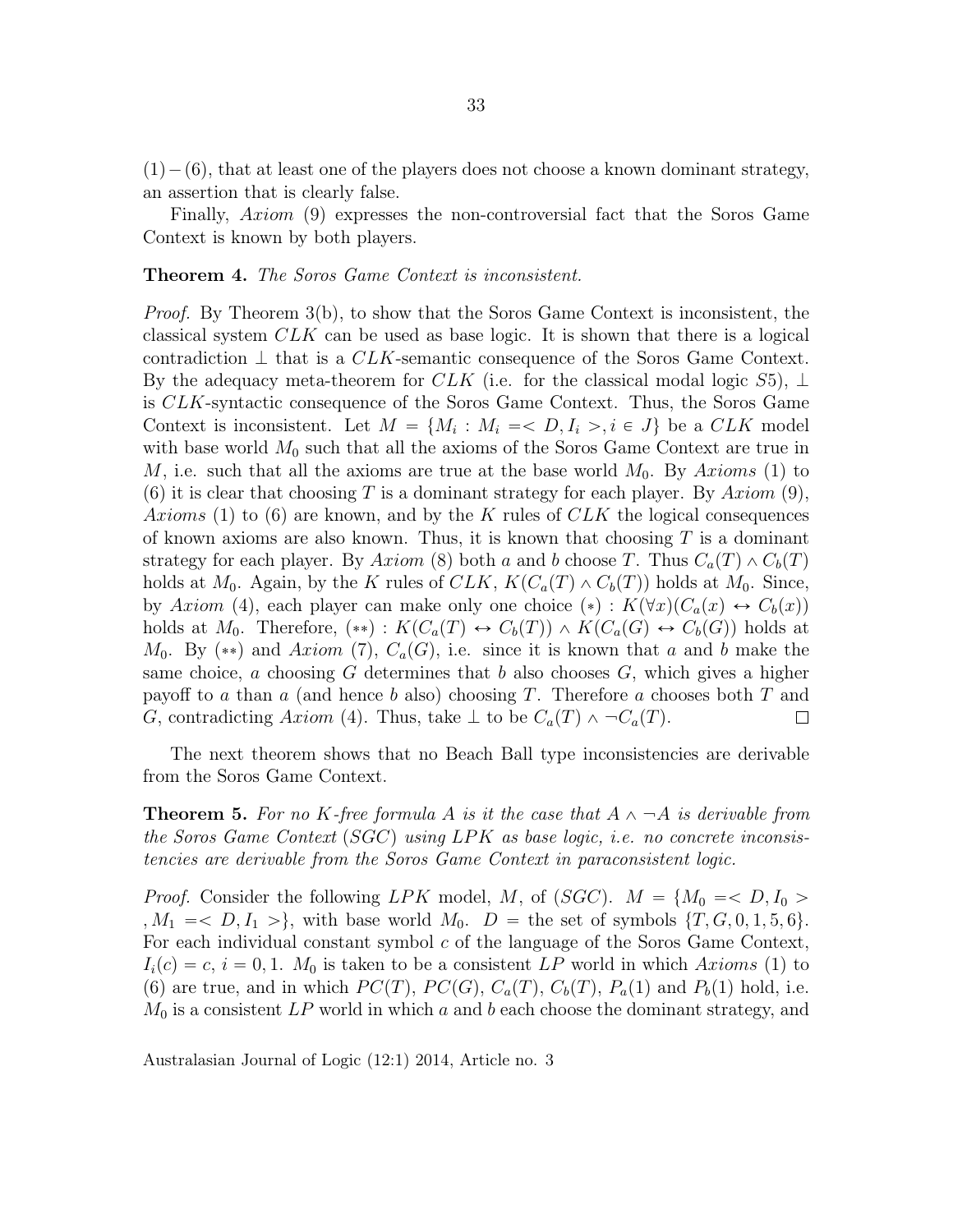each receive a payoff of \$1. These specifications determine the values of  $I_0$  exactly.  $M_1$  is exactly the same as  $M_0$ , except that  $C_a(G)$ ,  $C_b(G)$ ,  $\neg C_a(T)$  and  $\neg C_b(T)$  also hold at  $M_1$ , so that  $M_1$  is over determined, or inconsistent. To see that M is a model of  $(SGC)$  it is first be shown that Axioms (1) to (8) hold at both world  $M_0$  and world  $M_1$ . By the clause for the satisfaction of a formula of the form  $KB$  at a world, it then follows that  $K(Axiom (n))$  holds at each world, for each  $n = 1, ..., 8$ . Thus, all the axioms of  $(SGC)$  hold at the base world  $M_0$ , and M is a model of  $(SGC)$ . Clearly the K free axioms, Axioms (1) to (6) hold at both  $M_0$  and  $M_1$ . To see that Axiom (7) holds at each world, consider the first conjunct of Axiom (7), Axiom (7)(a):  $p(x\gamma)(\forall y)(\forall z)(\forall w)(K(P C(x) \wedge P C(z) \wedge (C_a(x) \rightarrow P_a(y)) \wedge (C_a(z) \rightarrow P_a(w)) \wedge w$  $y\to C_a(x)$ . This is of the form:  $(\forall x)(\forall y)(\forall z)(\forall w)(KA \to C_a(x))$ , which is LPK equivalent to (\*):  $(\forall x)(\forall y)(\forall z)(\forall w)(\neg K A \lor C_a(x))$ . A valuation v satisfies  $\neg K A$  at a world  $M_i$  if and only if v satisfies  $\neg A$  at some world  $M_j$ . It is shown that  $\neg A$  holds at  $M_1$  for all choices of x, y, z and w, and hence that (\*) holds at both  $M_0$  and  $M_1$ .  $\neg A$ is  $\neg (PC(x) \wedge PC(z) \wedge (C_a(x) \rightarrow P_a(y)) \wedge (C_a(z) \rightarrow P_a(w)) \wedge w \langle y\rangle$ , which is LPK equivalent to (\*\*):  $\neg PC(x) \vee \neg PC(z) \vee (C_a(x) \wedge \neg P_a(y)) \vee (C_a(z) \wedge \neg P_a(w)) \vee \neg w$ y. The only way to try to make  $(**)$  fail at  $M_1$  is to take x and z to be T or G, and to take both y and w to be 1. However, this valuation makes  $-w < y$  to be the true formula  $-1 < 1$ , making (\*\*) true at  $M_1$ . Thus  $Axiom (7)(a)$  is true at both  $M_0$  and  $M_1$ , and similarly for Axiom (7)(b). Therefore Axiom (7) is true at both  $M_0$  and  $M_1$ . A similar argument works for Axiom (8). The first conjunct of Axiom (8) is Axiom (8)(a):  $(\forall x)(PC(x) \wedge K(\forall y)(\forall z)(\forall w)(\forall u)(PC(y) \wedge PC(w) \wedge ((C_a(x) \wedge$  $C_b(y) \rightarrow P_a(z)$   $\wedge$   $(C_a(w) \wedge C_b(y) \rightarrow P_a(u)) \wedge \neg x = w \rightarrow u \langle z \rangle$   $\rightarrow$   $C_a(x)$ . This is of the form  $(\forall x)(PC(x) \land KA \rightarrow C_a(x))$ , which is LPK equivalent to  $(+)$ :  $(\forall x)(\neg PC(x) \vee \neg KA \vee C_a(x))$ . When x takes any of the values 0, 1, 5 or 6,  $\neg PC(x)$ , and hence  $(+)$ , is true at both  $M_0$  and  $M_1$ . When  $x = T, C_a(x)$ , and hence  $(+)$ , is true at both  $M_0$  and  $M_1$ . It remains to deal with case  $x = G$ . When  $x = G$  the formula  $\neg A$ is LPK equivalent to  $(+)$ :  $(\exists y)(\exists z)(\exists w)(\exists u)(PC(y) \wedge PC(w) \wedge ((C_a(G) \wedge C_b(y) \rightarrow$  $P_a(z)$   $\wedge$   $(C_a(w) \wedge C_b(y) \rightarrow P_a(u)) \wedge \neg G = w \wedge \neg u \langle z \rangle$ . To make  $(++)$  true at  $M_1$  take  $y = w = T$  and  $z = u = 1$ . Thus  $\neg A$  holds at  $M_1$  under this valuation, so that  $\neg K A$  holds at both  $M_0$  and  $M_1$  under this valuation. Therefore  $(+)$  also holds at  $M_0$  and  $M_1$  for  $x = G$ , and  $(+)$  holds at both  $M_0$  and  $M_1$  for all values of x. Thus Axiom (8)(a) holds at both  $M_0$  and  $M_1$ , and similarly for Axiom (8)(b). Therefore Axiom (8) is true at both  $M_0$  and  $M_1$ . Thus all the axioms of (SGC) hold at the base world  $M_0$ . Since  $M_0$  is a consistent  $LP$  world, for no extensional (i.e. K free) sentence A is it the case that both A and  $\neg A$  hold at  $M_0$ . Since M is an  $LPK$  model of  $(SGC)$  it follows by the soundness meta-theorem for  $LPK$  that for no K-free formula A is it the case that  $A \wedge \neg A$  is derivable in LPK from  $(SGC)$ .  $\Box$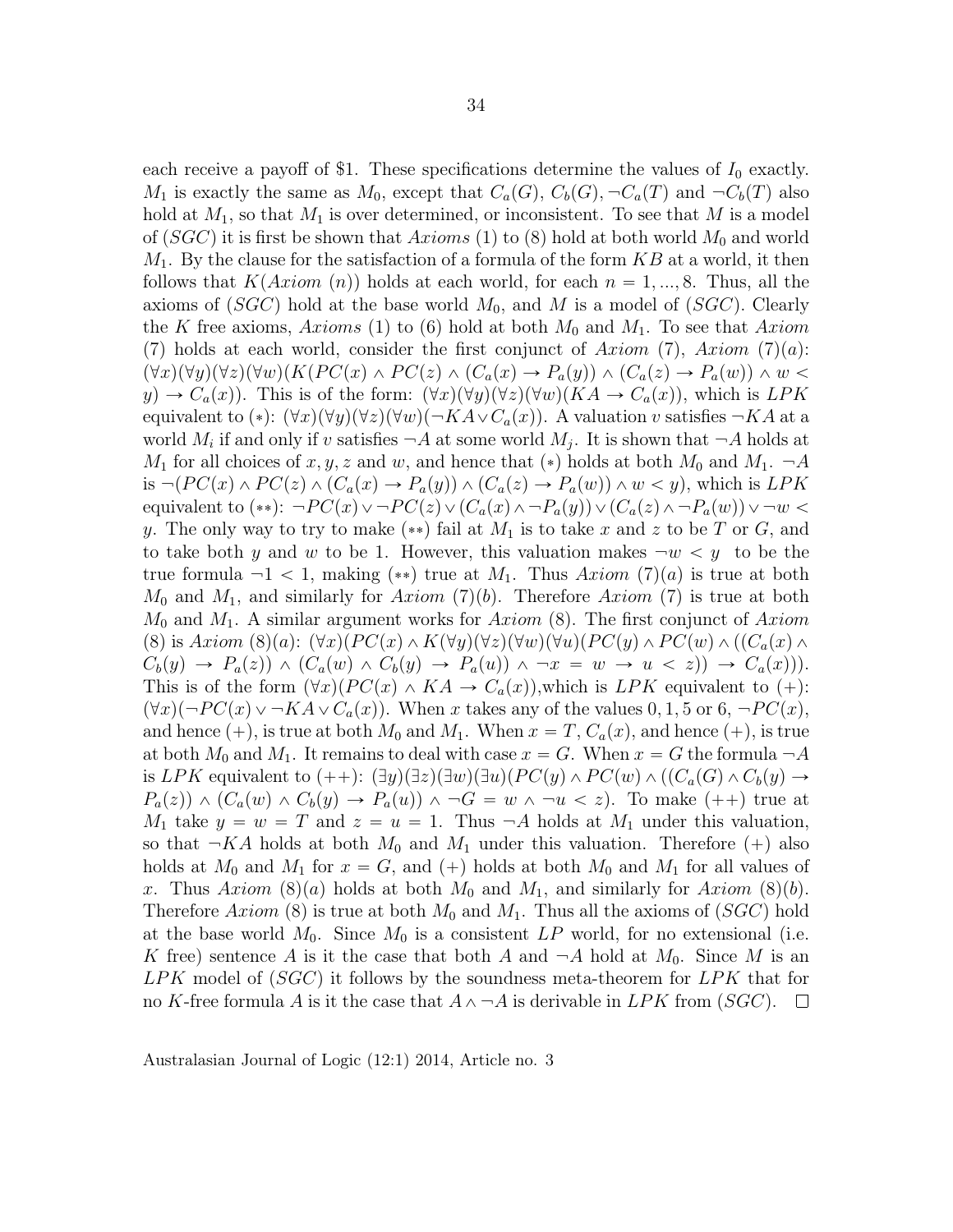It is interesting to observe that it is the inconsistency of the world  $M_1$  in the above model that is responsible for making both  $Axioms$  (7) and (8) true in the model.  $M_1$  is inconsistent because both players choose both T and G in  $M_1$ . If one of the players were to choose only  $G$  in  $M_1$  then that player would not choose the dominant strategy, and  $Axiom$  (8) would fail. If none of the players were to choose G, then the proof of  $Axiom$  (7) would break down at the following point; the formula  $(**): \neg PC(x) \vee \neg PC(z) \vee (C_a(x) \wedge \neg P_a(y)) \vee (C_a(z) \wedge \neg P_a(w)) \vee \neg w < y$  would fail in  $M_1$  by taking  $x = z = G$ ,  $w = 1$  and  $y = 5$ .

Theorem 6. There is a logical contradiction derivable from the Soros Game Context of the form  $KA \wedge \neg KA$ .

*Proof.* Let A be a formula such that  $(SGC) \vdash_{LPK} A \land \neg A$ . By rule  $(KR1(b))$  of LPK,  $(SGC) \vdash_{LPK} A \land \neg KA$ . By Axiom (9) of  $(SGC)$ , and axiom (A3) and rules  $(KR2(a)), (KMP)$  and  $(MRK)$  of LPK,  $(SGC) \vdash_{LPK} KA \land \neg KA$ .  $\Box$ 

The main consequence of Theorems 5 and 6 for the rational self-interest assumption of economic theory is that in conflict-reflexive contexts the decision-making of rational self-interested agents is stymied by the appearance of true logical contradictions of the form  $KA \wedge \neg KA$  ('Something is both known and not known').

## 7 Priest on backwards inductions

Priest (2000) proves the inconsistency of natural formalisations of the Surprise Examination Context, and of the Centipede Game Context of Rosenthal (1982). Priest's inconsistency results are summarised in Section 7.1. The resolution of these inconsistencies within the  $LPK$  framework of this paper is given in Section 7.2. Priest's response to the inconsistencies arising in game contexts is given in Section 7.3. The comparison of Priest's and the authors' interpretations concludes in Section 7.4.

#### 7.1 Priest's formalisations of the Surprise Examination and Centipede Game Contexts

Priest (2000) gives a formalisation of the Surprise Examination Context,  $(SEC)$ , making essential use of an intensional implication operator,  $\rightarrow P$ , that is different from material implication, and which is detachable (i.e. Modus Ponens:  $A, A \rightarrow_{P} B \Rightarrow B,$ holds for  $\rightarrow_P$ ). From (*SEC*) the logical contradiction  $\alpha(1)\wedge \alpha(1)$  is derived, where  $\alpha(1) \wedge \neg \alpha(1)$  is read 'There both will and will not be a first examination on one of the days  $1, \ldots, n'$ . What makes this contradiction disturbing is that it is a contradiction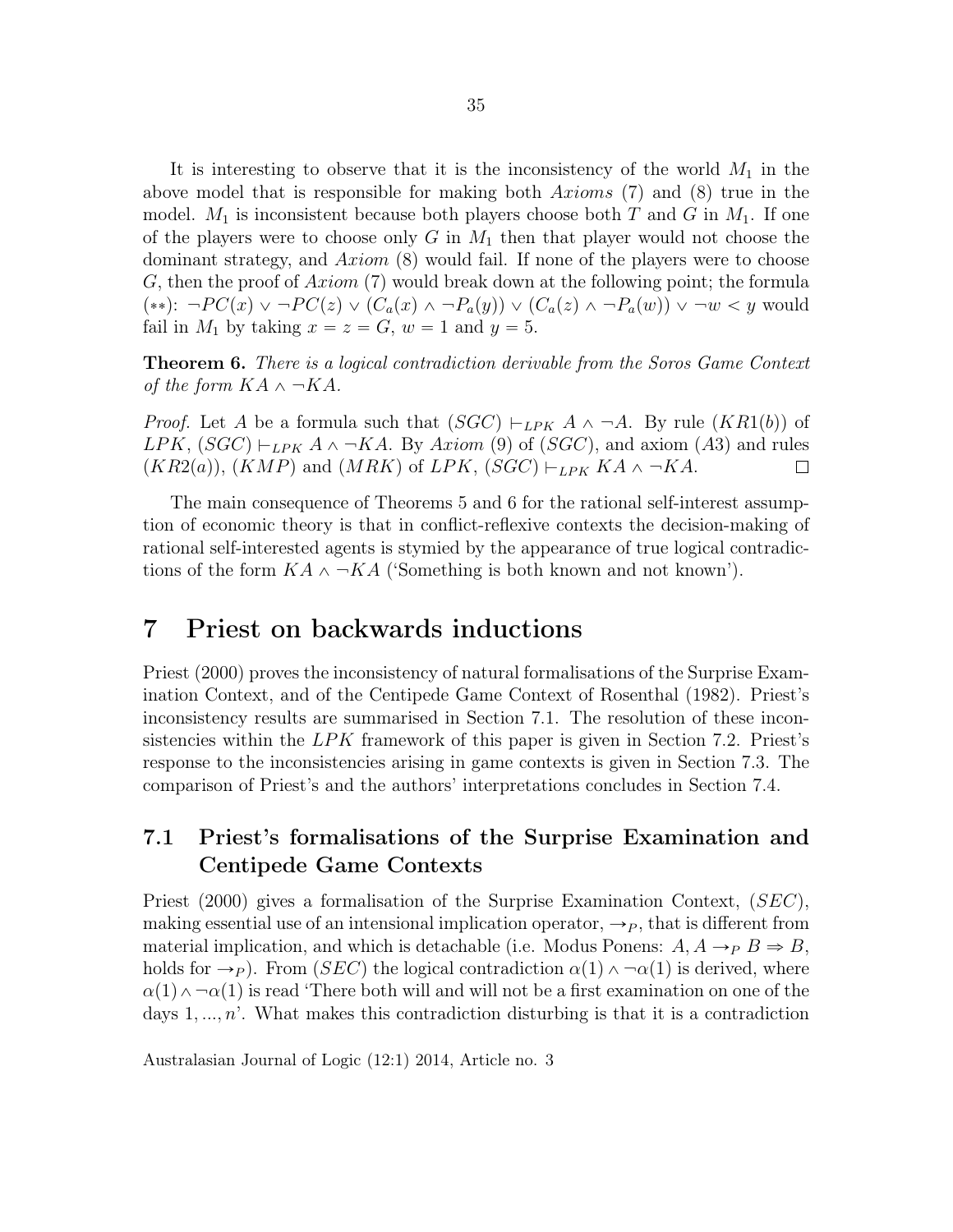of the Beach Ball kind, i.e.  $(SEC)$  implies an inconsistency in the realm of concrete physical objects, since a first examination occurring and not occurring on one of the days is like a red-all-over and green-all-over beach ball.

Priest also presents a formalisation of the Centipede Game Context, again making use of a detachable intensional implication operator  $\rightarrow_P$ . In Priest (2000, Footnote 30) he gives a many-worlds model showing that his formalisation of the Centipede Game Context is consistent, and in Priest (2000, Footnote 31) he notes that his formalisation becomes *inconsistent* if  $\rightarrow_P$  is taken to be material implication and if the obviously true axiom 'No player can take \$1 and \$2 on the same move' is added to the context (an axiom that for some reason he does not include in his main discussion of this context).

## 7.2 The LPK<sup>n</sup> interpretation of Priest's results

 $LPK<sup>n</sup>$  refers to the family of systems obtained from  $LP$  by the addition of modal operators  $K^n$ , where the intended interpretation of  $K^n A$  is 'A is known at time  $t = n'$ . Detailed specifications of the  $LPK^n$  systems are not required in order to outline the authors' interpretation of Priest's results.

The  $LPK^n$  treatment of the Surprise Examination Context is to take Priest's implication  $\rightarrow_P$  to be material implication, as in the Soros Game Context. In that case Modus Ponens for  $\rightarrow$  p fails, and the derivation of the Beach Ball type inconsistency  $\alpha(1) \wedge \neg \alpha(1)$ , using  $LPK^n$  as base logic is no longer possible. The Surprise Examination Context remains inconsistent, but the inconsistency is now of the Soros Game Context kind, i.e. what are derivable are not concrete Beach Ball type inconsistencies, but only true contradictions essentially involving the knowledge operator K.

The authors' treatment of Priest's results for the Centipede Game Context is the same as for the Surprise Examination Context. The implication operator  $\rightarrow_P$  is again interpreted as material implication, and  $LPK<sup>n</sup>$  is used as base logic. Exactly as for the Soros Game and Surprise Examination Contexts, the Centipede Game Context is inconsistent, but no inconsistencies of the Beach Ball kind are derivable, as can be seen by suitably adapting the many-worlds model of Priest (2000, Footnote 30) and applying the relevant soundness result.

Thus, the  $LPK^n$  approach leads to a uniform treatment of all three contexts, and perhaps of inconsistent, conflict-reflexive contexts in general. It is important to note, however, that such formalisations, like the formalisation of the Soros Game Context in Section 6, are incomplete. The absence of a detachable intensional implication operator in  $LPK^n$  means that there are certain intensional facts about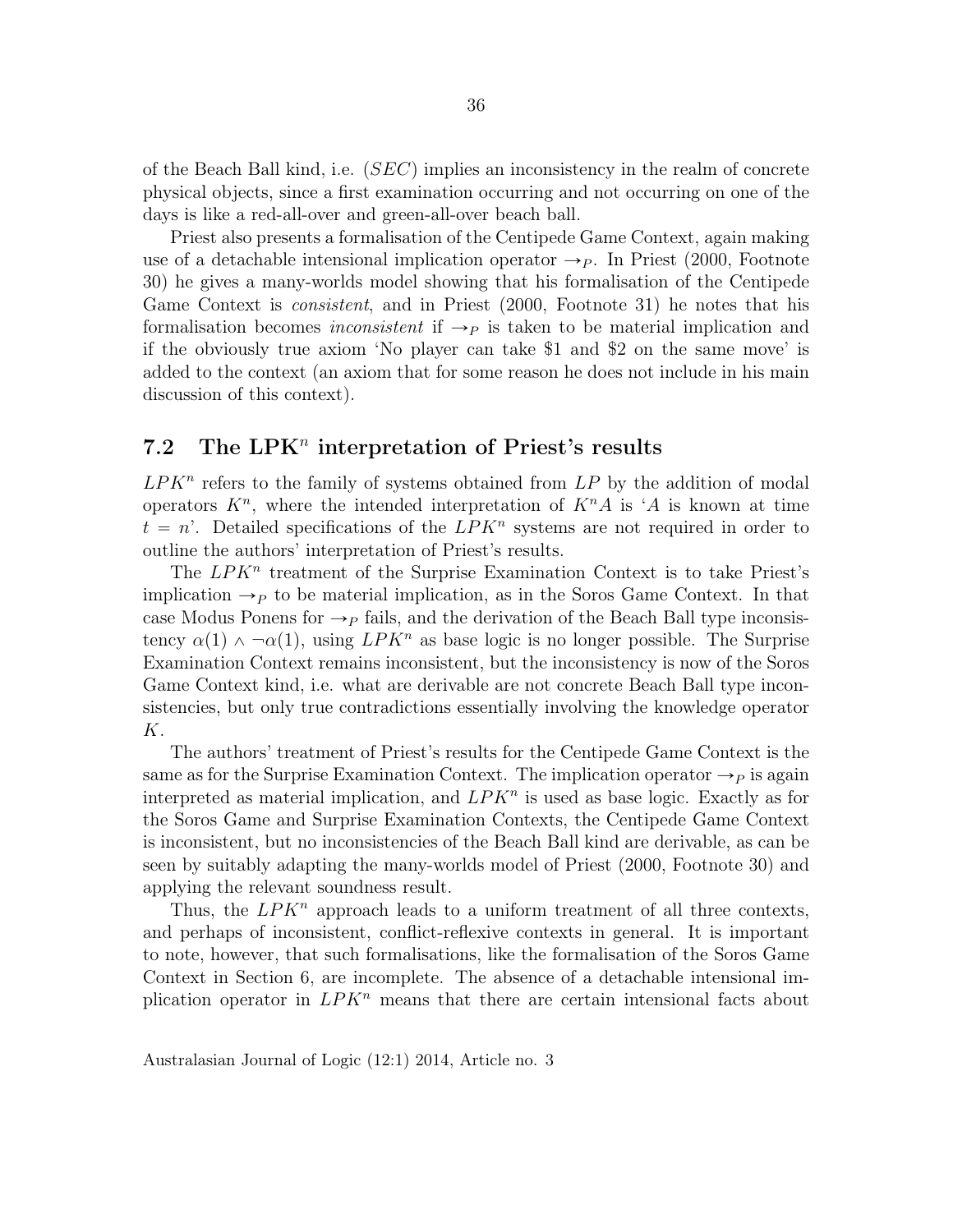these contexts that cannot be formalised in  $LPK^n$ . Note too though, that although these  $LPK<sup>n</sup>$  formalisations are incomplete, they are sound (the axioms are true under the intended interpretation), and the formalisations are sufficiently complete for the logical contradictions to be derivable. Thus, the  $LPK<sup>n</sup>$  framework allows some significant initial progress to be made in investigating the inconsistent structure of game contexts, despite the fact that the  $LPK^n$  formalisations are blind to those intensional properties of game contexts that can be captured only by a detachable intensional implication operator.

#### 7.3 Priest's interpretation

Priest's response to the derivations of inconsistencies in game contexts differs from that of the authors. The main point of difference is as follows, and is discussed first in relation to the inconsistency results of the Soros Game Context.

Priest takes issue with the use of material implication in Axioms (7) and (8) of the Soros Game Context<sup>[1](#page-21-0)</sup>. Only  $Axiom$  (7) is discussed, with similar remarks being applicable to Axiom  $(8)$ . Axiom  $(7)$  formalises the concept of an ideally rational and self-interested agent, where an ideally rational and self-interested agent is one who actually behaves rationally and self-interestedly. Technically this idealness is formalised by taking  $\rightarrow$  as material implication. When  $\rightarrow$  is material implication, Axiom (7) says that if a's choosing x at time  $t = 0$  gives more money at time  $t = 1$ than choosing z at time  $t = 0$ , then a actually chooses x at time  $t = 0$  (and similarly for  $b$ ), i.e. a and b behave ideally rationally in the Soros Game because they actually do what is rational. Priest takes the proof of the inconsistency of the Soros Game Context in Theorem 4 as a *reductio* proof; from Theorem 4 he concludes that it is logically impossible for there to be such ideally rational and self-interested agents, just as the paradox of the Barber of Seville shows the existence of such a barber to be logically impossible.

This does not mean that he accepts the truth of the negation of  $Axiom$  (7). Rather, he takes  $Axiom(7)$  to be vacuously true. Putting in the universal quantifiers before  $Axiom(7)$  gives:

For all agents a and b who behave ideally rationally and self-interestedly in the context of the Soros Game,  $Axiom(7)$ .

For Priest it is logically impossible for there to be any such ideally rational and self-interested agents and so the axiom is vacuously true. In contrast, the authors'

<span id="page-21-0"></span><sup>1</sup>Personal communication.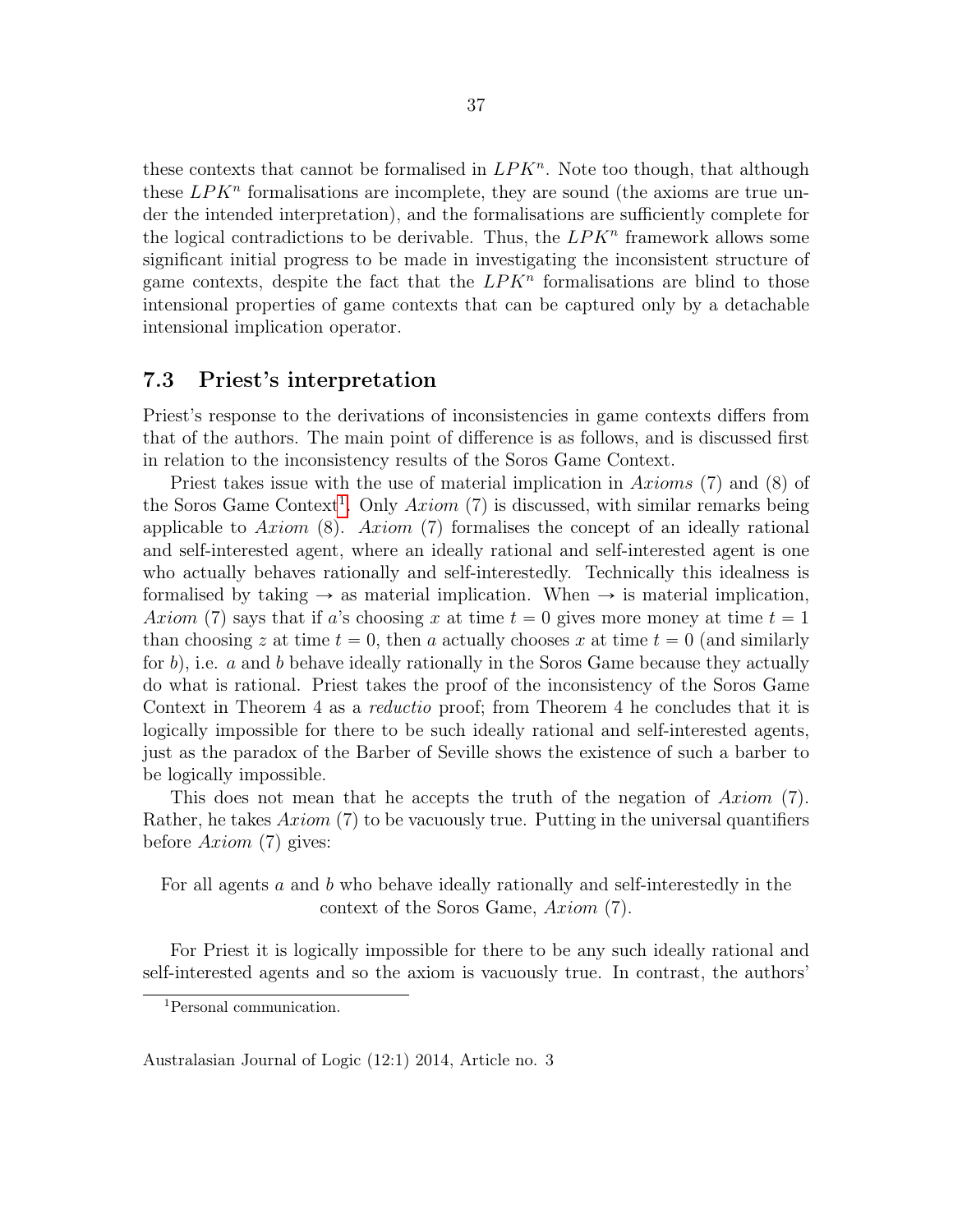view is that agents can, and in fact sometimes do, behave ideally rationally, particularly in certain simple, well-defined, closed contexts such as versions of the game contexts under consideration, and they therefore take Axiom (7) (and Axiom  $(8)$ ) to be non-vacuously true for such contexts.

A detailed Priestian formalisation of the Soros Game Context using an intensional detachable implication,  $\rightarrow P$ , is not presented here. For present purposes it is enough to say that such a formalisation, if it were sufficiently complete, would lead to rational dilemmas, i.e. to true sentences of the form: 'Agent  $a$  is rationally obliged to do  $x$  and at the same time agent a is rationally obliged not to do x'. Priest  $(2006(b),$  Chapter 6) derives such a rational dilemma in a Prisoners' Dilemma Context (of which the Soros Game Context is a special case) by formalising his non-ideal rationality principles and using essentially the same argument as in the proof of Theorem 4.

Making use of a modal rational obligation operator  $O$ , a rational dilemma is a true sentence of the form  $OA \wedge O \neg A$ . Note that this is not a true contradiction because it is not of the form  $B \wedge \neg B$ . The authors' formalisation of the Soros Game Context, on the other hand does lead to true contradictions of the form: 'A is known and at the same time it is not the case that A is known', i.e. to true contradictions of the form  $KA \wedge \neg KA$ . From the point of view of the many-worlds semantics of Section 5, and its various extensions, the difference between Priest's and the authors' interpretations is that in Priest's formulation true contradictions can occur only in possible worlds, but not in the actual world (the base world). If the rational dilemma  $OA \wedge O \neg A$  holds in the actual world, then the contradiction  $A \wedge \neg A$  holds in a possible world, while in the authors' formulation the contradiction  $KA \wedge \neg KA$  holds in the actual world.

Thus, in the Soros Game Context Priest avoids the appearance of true contradictions holding in the actual world by denying the logical possibility of ideally rational behaviour.

Regarding the Centipede Game Context Priest does not need to do anything, since, as noted in Section 7.1 the formalisation of the Centipede Game Context using Priest's non-material  $\rightarrow$  *p* is already consistent.

Priest does need to do something, however with his formalisation of the Surprise Examination, since even with the Priestian non-material  $\rightarrow_P$  a true contradiction holding in the actual world is obtained. Priest's solution is to reject the principle of the persistence of knowledge over time, rule  $(K) : K^i A \Rightarrow K^{i+1}A$ , and if that is done the derivation of the inconsistency no longer goes through. The final sections of his paper are mainly concerned with arguing that it is plausible to reject  $(K)$  in the context of the Surprise Examination, and in other backwards induction contexts. In contrast the authors retain rule  $(K)$  in backwards induction contexts, their view being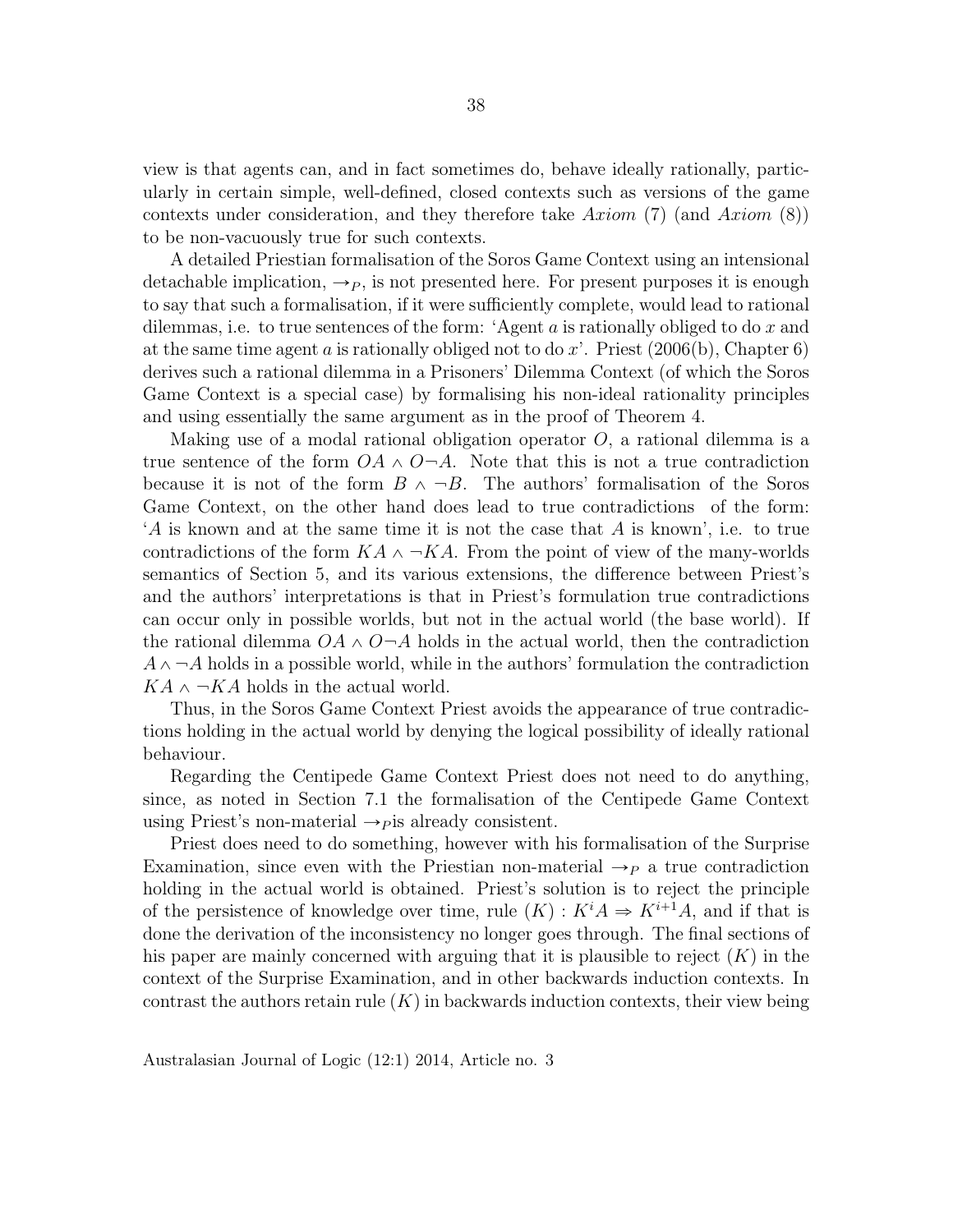that, while there are strong arguments for rejecting  $(K)$  in general, the persistence of knowledge over time is a highly plausible principle when applied to sufficiently simple, well-defined, closed contexts, including many versions of the Surprise Examination and Centipede Game Contexts. Retaining rule  $(K)$  ensures the derivation of true non-Beach Ball type contradictions holding in the actual world.

Thus, in the Surprise Examination Context Priest avoids the appearance of true contradictions holding in the actual world by denying the logical possibility of ideal knowledge that persists over time.

Overall, Priest's strategy in dealing with inconsistent game contexts is to argue that derivations of logical contradictions holding in the actual world should be interpreted as reductio arguments, proving the logical impossibility of certain idealisations of rationality and knowledge. The authors', in contrast, bite the other bullet, retaining the logical possibility of ideal rationality and knowledge at the cost of accepting the existence of true logical contradictions (though not of the Beach Ball kind) holding in the actual world.

#### 7.4 Concluding remarks on Priest's interpretation

From the discussion of Section 7.3 an important point arises, namely, that from the point of view of the main thesis of this paper on the logical limits of rational selfinterest as a foundation for economic theory, Priest's position is even more damaging. Under the authors' interpretation, in conflict-reflexive contexts the decision-making of ideally rational self-interested agents will be stymied by the appearance of true contradictions of the form  $KA \wedge \neg KA$  (A is both known and not known). This is bad enough. However, under Priest's interpretation it is logically impossible for there to be any ideally rational self-interested agents to be making decisions in the first place. Further, under Priest's interpretation the decision-making of self-interested and nonideally rational agents will be stymied by the appearance of rational dilemmas of the form  $OA \wedge O \neg A$  (I rationally ought to do A and I rationally ought not to do A').

## 8 Concluding remarks

In the paper it is shown that a natural formalisation of the Soros Game Context in first order logic is inconsistent, and interpreting the results of Priest (2000) within the paraconsistent framework shows the inconsistency of natural formalisations of the Surprise Examination and Centipede Game Contexts. The inconsistencies that arise always contain the knowledge operator  $K$ . No inconsistency can be proved

39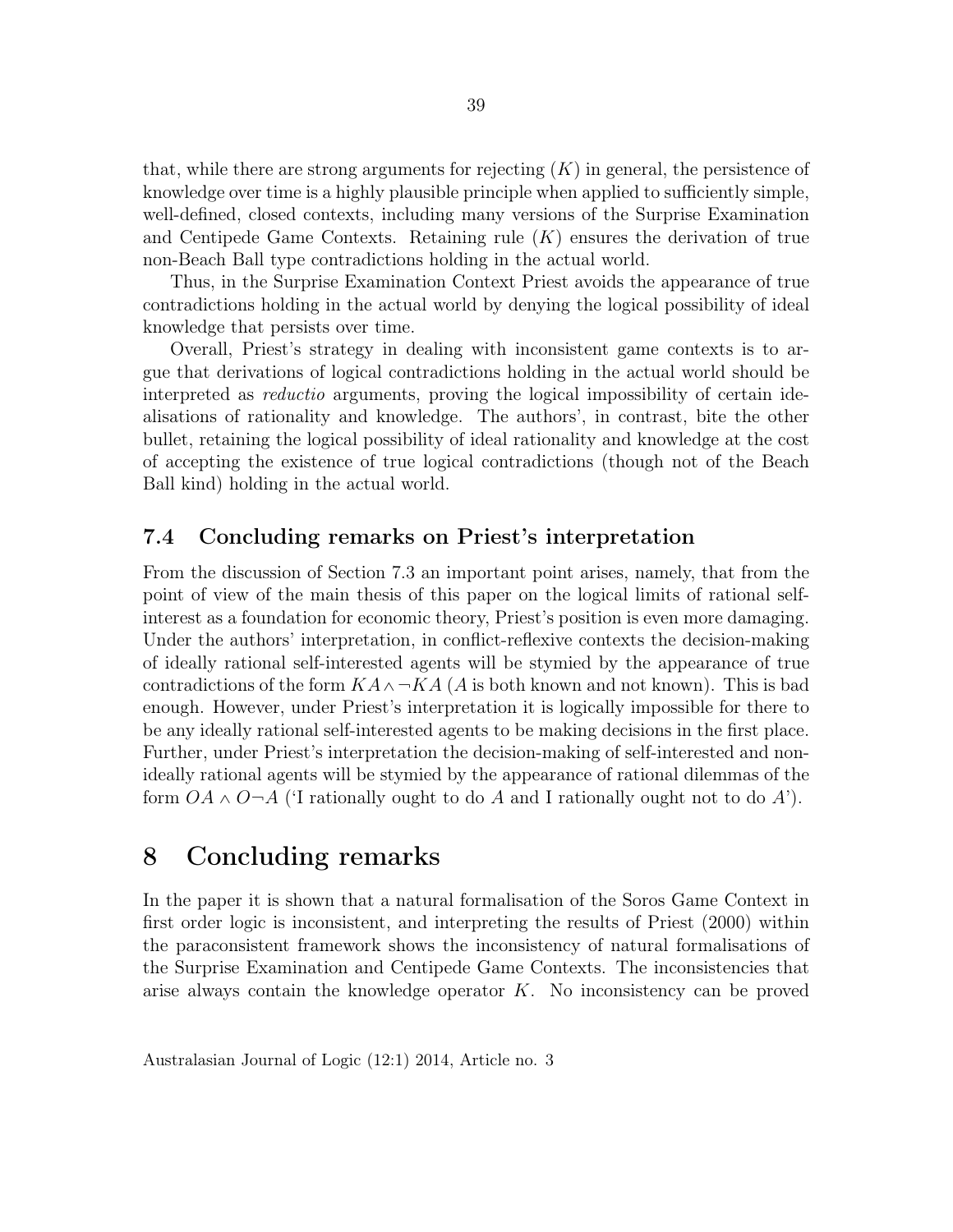purely in the realm of concrete physical objects, i.e. the Beach Ball Problem does not arise.

The derivations of the inconsistencies in these contexts are sufficiently uniform and routine that it is conjectured that similar results are provable for a very wide class of game contexts which exhibit both conflict and reflexivity. Such conflict and reflexivity is apparent in many business, economic and other social contexts. Indeed, except for special limiting cases such as perfect competition, the existence of conflict and reflexivity in strategic interactions between economic agents appears to be the rule rather than the exception.

It should not, perhaps be surprising that conflict-reflexive social contexts are inconsistent. Such contexts are analogous to the following version of the Liar Paradox:

- (α) Sentences  $\alpha$  and  $\beta$  are not both true
- (β) Sentences β and  $\alpha$  are not both true

The Liar sentences exhibit conflict; ( $\alpha$ ) undermines ( $\beta$ ), and vice versa. The Liar sentences also exhibit reflexivity; from the symmetrical nature of the Liar it follows that each sentence undermines, not only the other sentence but also itself. It is the combination of conflict and reflexivity that leads to the paradox.

In the Soros Game the players are in conflict with each other (from the self-interest assumption), and reflexivity follows from the symmetrical nature of the game. By symmetry, for every formula  $A(a)$  true of a,  $A(b)$  must also be true of b, and vice versa, i.e. a and b are indiscernibles. All this is common knowledge. Therefore, the rational self-interested players know that it follows from the meaning of the Soros Game Context that the choice made by each player is logically dependent on the choice made by the other player. Again, it is the combination of conflict and logical dependence that leads to paradox.

The above discussion of the logical dependence holding between the choices made by the players makes use of intensional notions.  $LPK$ , lacking a detachable intensional implication operator, is unable to state this logical dependence explicitly. However, sufficient of the reflexivity of the Soros Game Context is expressible implicitly in the language of LPK for the contradictions to be derivable.

Considering the Liar Paradox aspects of conflict-reflexive social contexts, it would perhaps be more surprising if such contexts were not inconsistent.

From the standpoint of paraconsistent mathematics, inconsistent conflict-reflexive social contexts exist (at least in the same sense that the counting numbers 1, 2, 3, ...exist, in whatever sense that may be), and true logical contradictions, of the non-Beach Ball kind, hold of these contexts in the actual world. Inconsistent conflict-reflexive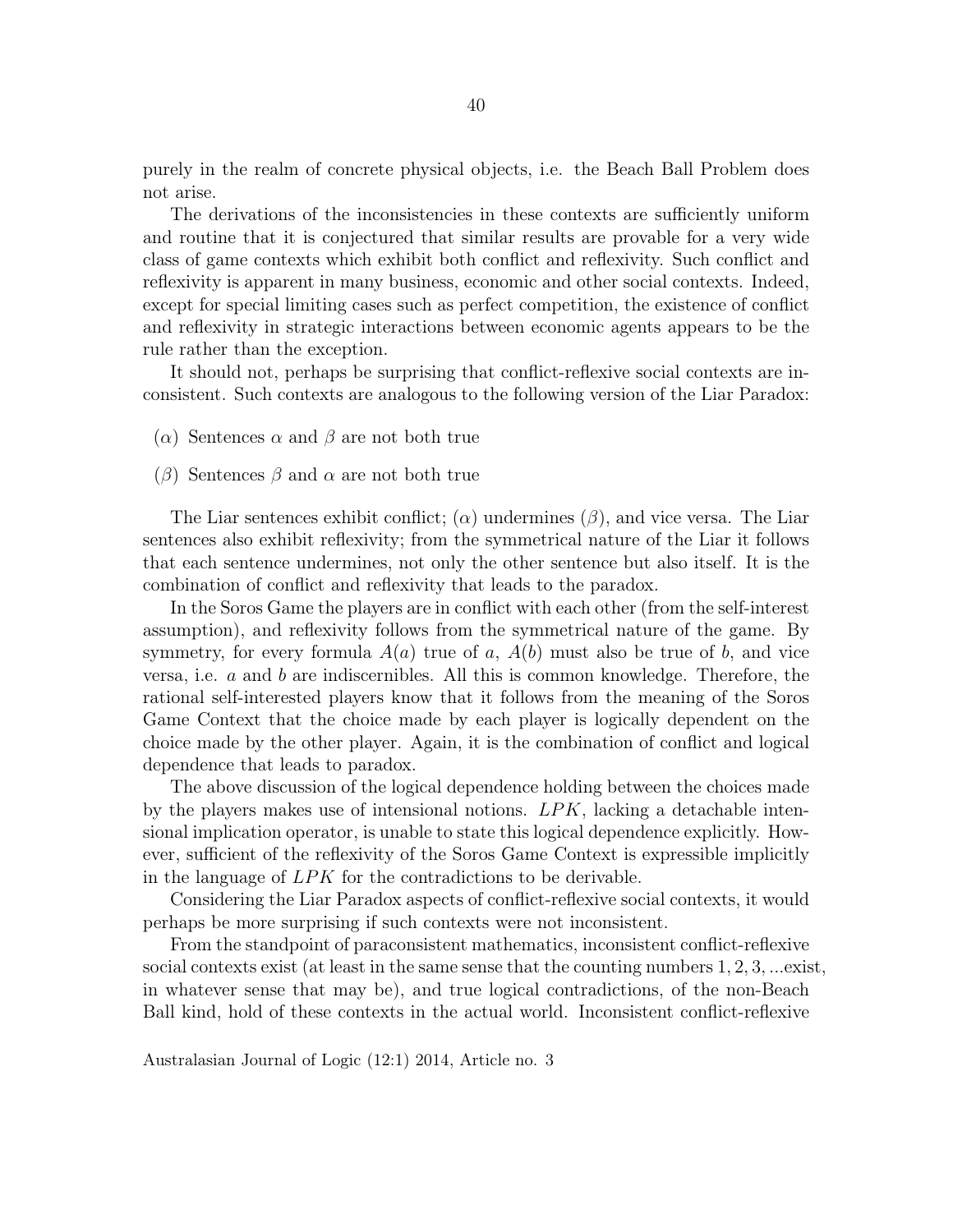situations arise when social agents engage in social interactions following the principles of rationality and self-interest. In that case the decision-making process is stymied by the appearance of true logical contradictions. Rational self-interested decision-making then becomes logically impossible.

However, this excludes only rational choice in combination with self-interest; rational decision-making is possible provided such decision-making occurs within an appropriate moral framework. Within the constraints given by such a moral framework, rational decision-making is no longer stymied by the appearance of inconsistencies, and rational choice then becomes possible. For example, following the Golden Rule of treating the other player in the way one would like to be treated oneself, perhaps the most widely-accepted conventional moral principle, leads the players in the Soros Game each to give \$5, and for the players in the Centipede Game to take turns and share the money equally (In the examples given in the paper, our fictional friends Allie and Bobbie do in fact make the rational moral choice, each giving the other player \$5). In the Soros Game Context, treating the decision as a rational moral choice, rather than as a choice based on rational self-interest, amounts to deleting the rational self-interest axioms,  $Axiom(7)$  and  $Axiom(8)$  of the Soros Game Context, and replacing them with an axiom stating that each player makes the choice that maximises the payoff to the other player, given that the other player follows the same altruistic strategy. In this case no inconsistency arises. Similarly, the conventional moral framework leads to consistent formalisations of the Centipede Game Context and of many other conflict-reflexive social contexts.

## Acknoweldgements

The authors would like to thank Graham Priest and Barry Murphy for their insightful criticisms of an earlier draft of this paper. We would also like to express our thanks to the anonymous referee, whose comments lead to a number of improvements made in the final version.

## References

Daynes, A., 2000. "A strictly finitary non-triviality proof for a paraconsistent system of set theory deductively equivalent to classical ZFC minus foundation" Archive for Mathematical Logic 39, 581-598.